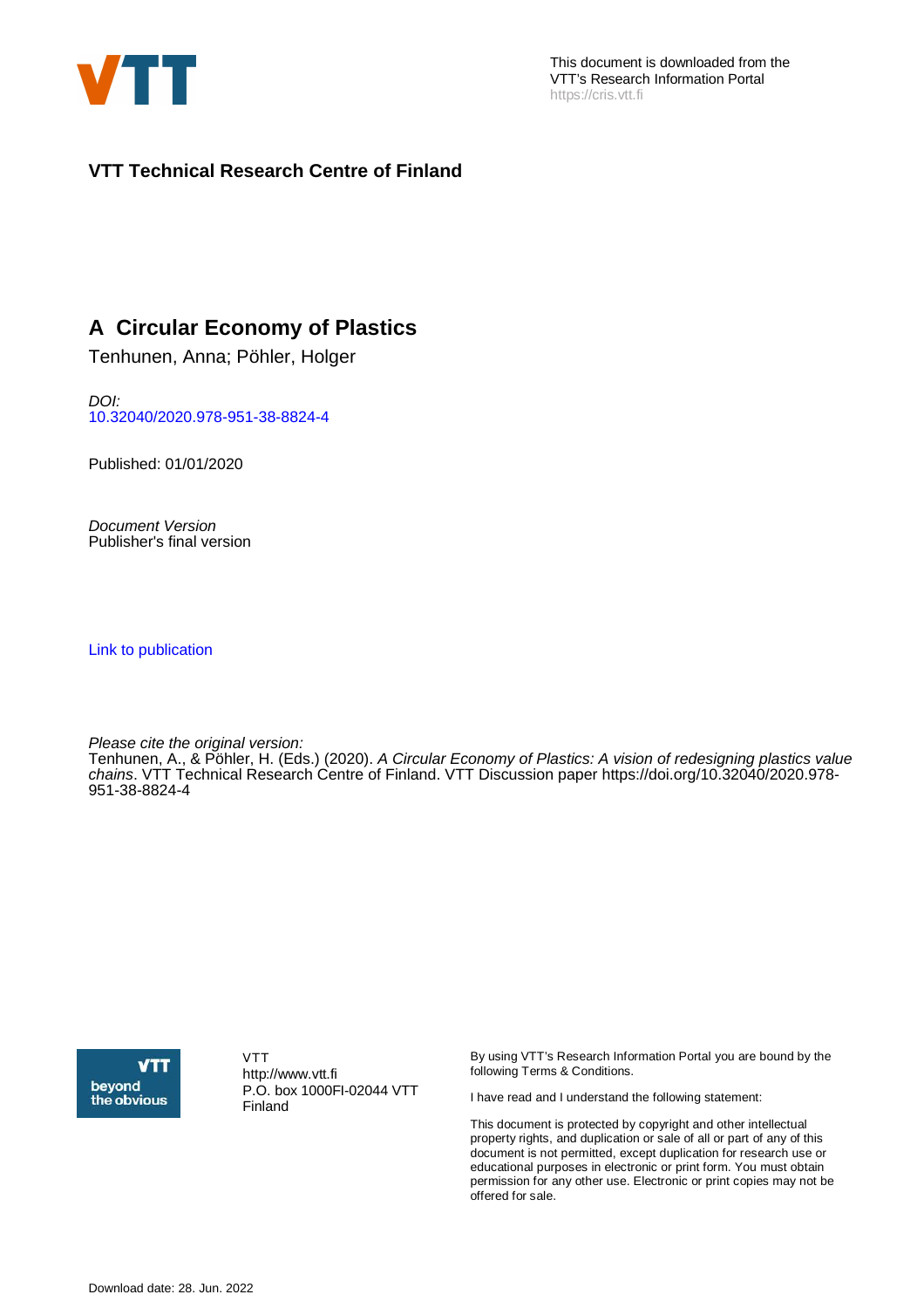



## A Circular Economy of Plastics



A vision for redesigning plastics value chains

beyond the obvious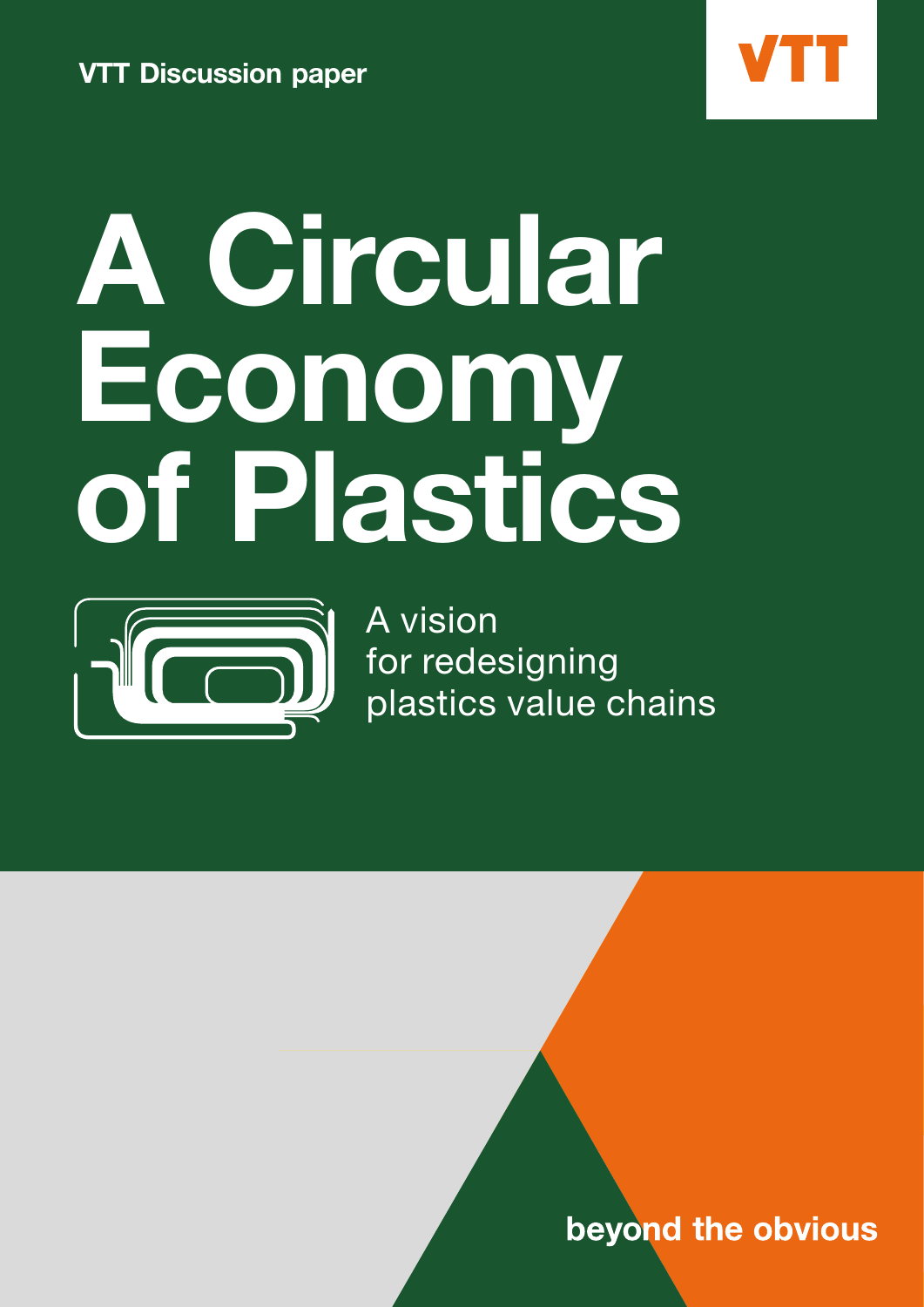ISBN 978-951-38-8824-4 (online) DOI 10.32040/2020. 978-951-38-8824-4 Copyright © VTT 2020

#### PUBLISHER

VTT Technical Research Centre of Finland Ltd P. O. Box 1000, FI-02044

EDITORS Anna Tenhunen and Holger Pöhler

#### **CONTRIBUTORS**

Ali Harlin, Mika Härkönen, Kirsi Immonen, Markus Jähi, Vafa Järnefelt, Kari Koivuranta, Raija Lantto, Anssi Laukkanen, Juha Lehtonen, Juha Mannila, Tiina Nakari-Setälä, Matti Nieminen, Anja Oasmaa, Jani Pelto, Merja Penttilä, Maija Pohjakallio, Muhammad Saad Qureshi, Anne-Christine Ritschkoff, Katri Valkokari, Minna Vikman, Tommi Vuorinen, Lisa Wikström, Petri Ylén

GRAPHIC DESIGN Sparksof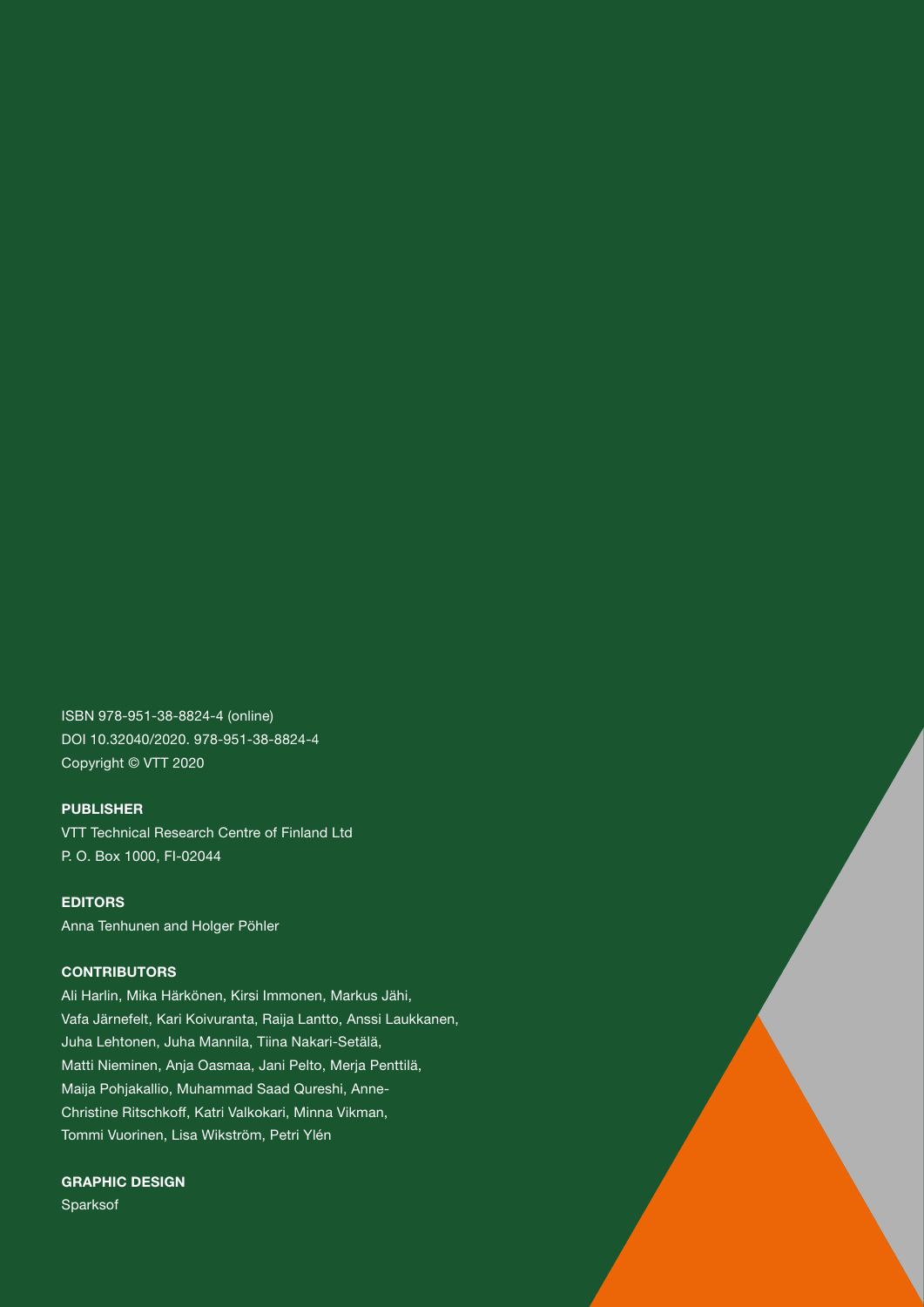## <span id="page-3-0"></span>PREFACE

WE LIVE IN A WORLD WHERE plastics are everywhere. There is no doubt that plastics are a versatile material for many applications across sectors and are a key material for both developed and developing societies. They keep our food fresh, and they protect us from injuries in traffic or sports. Plastics even ensure quality life through many medical applications. At the same time, plastic waste is accumulating and polluting the environment and can have harmful effects on human health and wellbeing, animals and livelihoods. In addition, currently 98% of plastics worldwide are fossil-based. Only 2% are based on renewable raw materials. In addition to the emissions intensive life cycle of plastics, this leads to substantial greenhouse gas emissions and contributes to climate change.

A general ban of plastics is obviously not realistic solution. But how can we tackle plastic pollution, greenhouse gas emissions and maintain the societal benefits that plastics offer for developed and emerging societies at the same time? The short answer is through a circular economy of plastics.

This VTT paper will present a vision of the circular plastics economy and address the requirements that allow the change from a linear to a sustainable circular economy. The focus of the paper is on the following elements:

- Design for circularity
- Circular business models
- Different recycling technologies and their benefits
- Replacing fossil resources with renewable raw materials and energy

Many of the described technical solutions already exist, with different degrees of technological readiness. However, it is very clear that real change can only be achieved through a systemic approach that addresses socioeconomic and regulatory aspects. Consumer acceptance and societies are an essential part of this change.

This document has been developed in a working group comprising VTT's top experts in the field of polymer design, plastics processing, product development, recycling technologies and circular and bioeconomy. The work has been carried out through cross-disciplinary workshops and person-to-person brainstorming sessions.

The authors thank all the contributors for their time and dedication.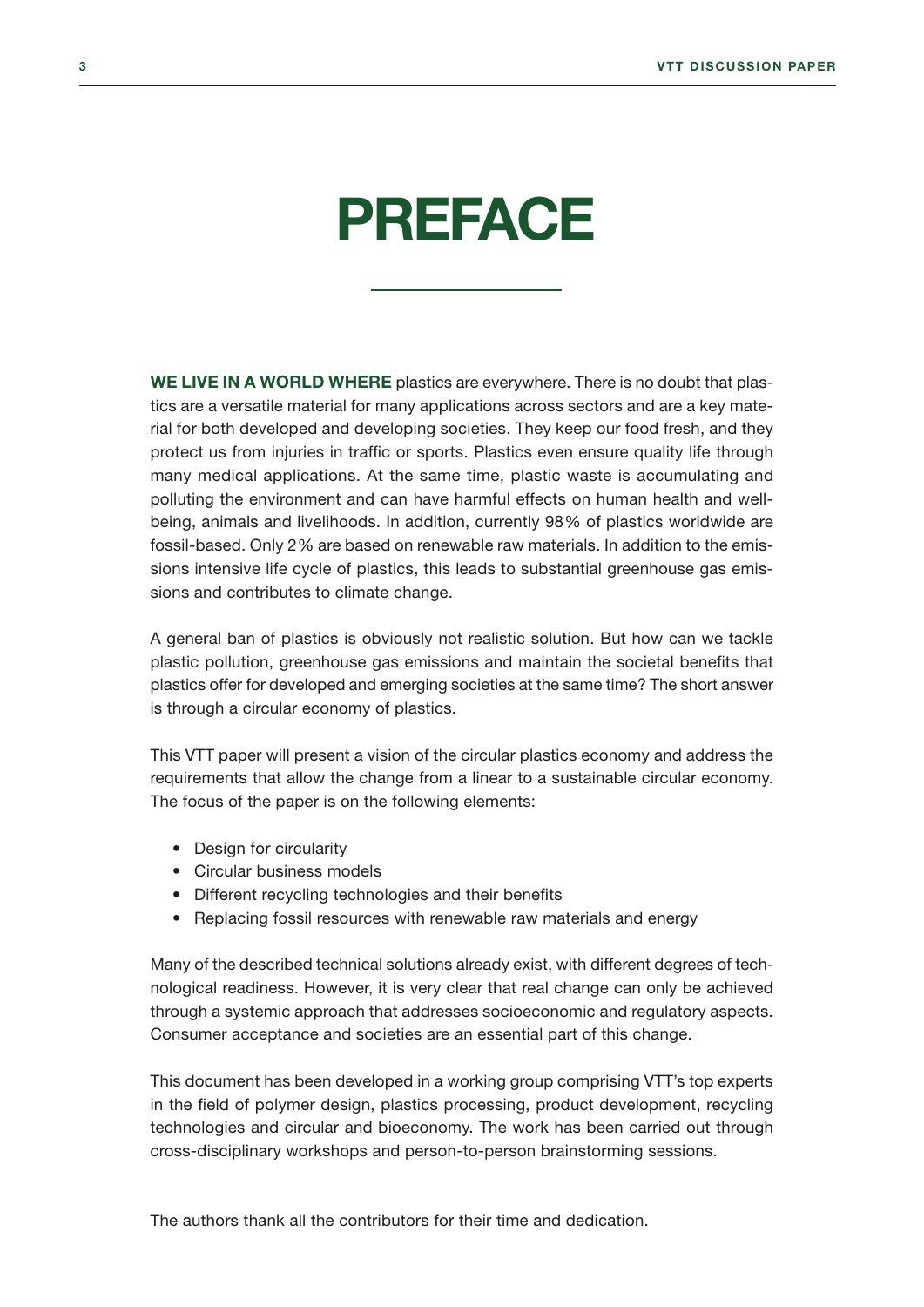## **CONTENTS**

|                | <b>PREFACE</b>                                                                                                          | 03 |
|----------------|-------------------------------------------------------------------------------------------------------------------------|----|
|                | <b>GLOSSARY</b>                                                                                                         | 05 |
| 1.             | THE NEED FOR CHANGE IN THE CURRENT PLASTICS<br><b>ECONOMY AND VTT'S CONTRIBUTION</b>                                    | 08 |
| 2.             | <b>PLASTICS - AN EXCELLENT MATERIAL IN</b><br>A PROBLEMATIC MAKE-USE-DISPOSE ECONOMY                                    | 12 |
| 3 <sub>1</sub> | <b>DECOUPLING ECONOMIC GROWTH FROM</b><br><b>RESOURCE CONSUMPTION: ECODESIGN AND</b><br><b>CIRCULAR BUSINESS MODELS</b> | 16 |
| 4.             | <b>STOPPING PLASTIC POLLUTION</b>                                                                                       | 20 |
|                | 4.1 Sorting and Separation of Plastic Waste                                                                             | 22 |
|                | 4.2 Mechanical recycling – improving recyclate quality                                                                  |    |
|                | and increasing recycling rates                                                                                          | 23 |
|                | 4.3 Chemical Recycling Technologies to Treat                                                                            |    |
|                | <b>Challenging Plastic Waste Fractions</b>                                                                              | 25 |
|                | 4.3.1 Solvolysis and Depolymerization<br>4.3.2 Thermochemical Recycling                                                 |    |
|                | 4.4 Recycling Solutions for Controlled End-Of-Life Management                                                           | 28 |
|                | 4.4.1 Biotechnical Recycling                                                                                            |    |
|                | 4.4.2 Composting                                                                                                        |    |
|                | 4.5 Summary of Recycling Methods                                                                                        | 30 |
| 5.             | <b>MAKING THE CIRCULAR PLASTICS ECONOMY</b>                                                                             |    |
|                | <b>CARBON NEUTRAL</b>                                                                                                   | 32 |
|                | <b>Biobased Feedstock</b><br>5.1                                                                                        | 34 |
|                | 5.2 Carbon Dioxide as Feedstock                                                                                         | 35 |
| 6.             | <b>CONCLUSION AND OUTLOOK FOR</b>                                                                                       |    |
|                | <b>A CIRCULAR PLASTICS ECONOMY</b>                                                                                      | 36 |
|                | <b>REFERENCES</b>                                                                                                       | 39 |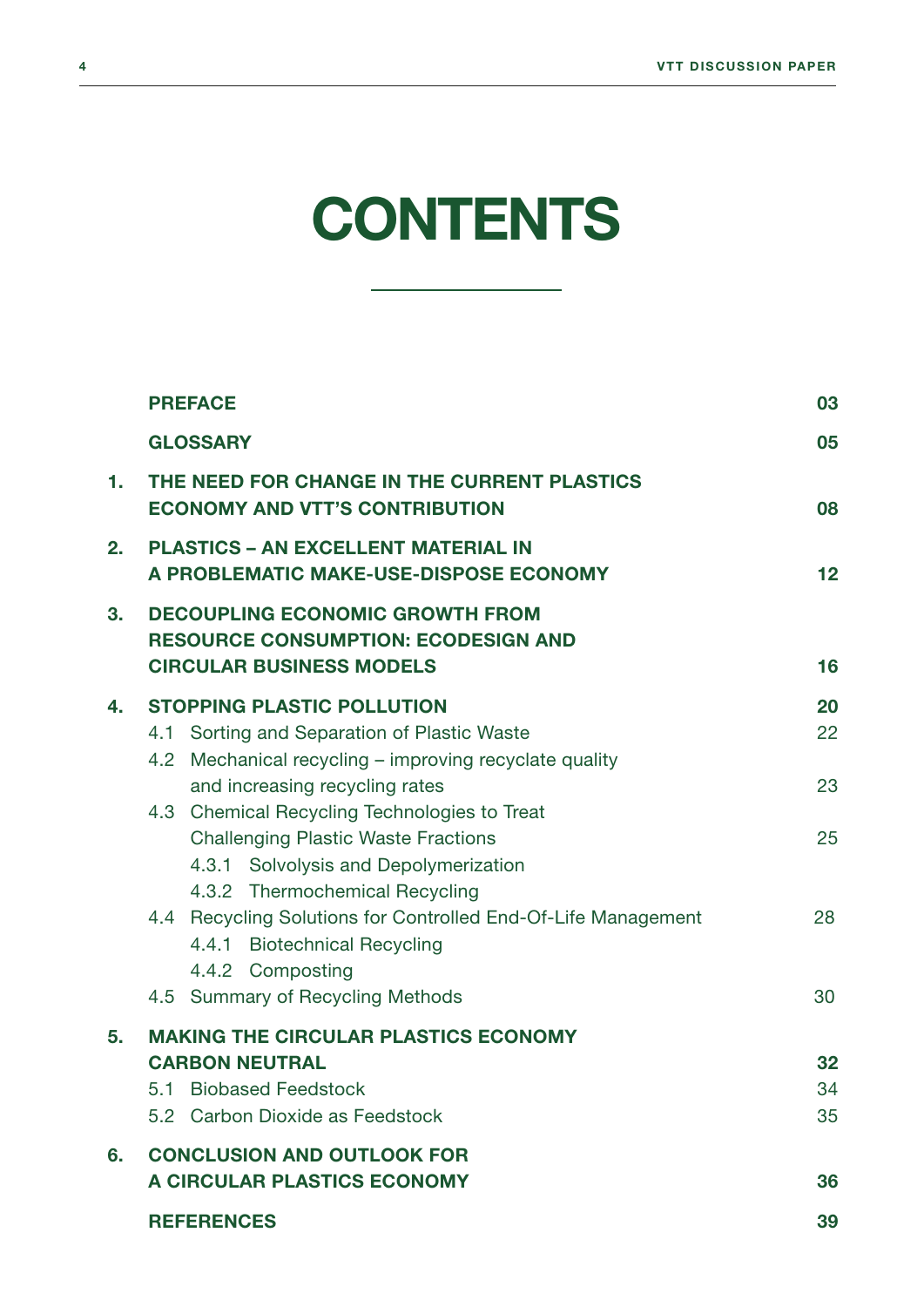## <span id="page-5-0"></span>GLOSSARY

#### Fossil Feedstock

Feedstock based on crude oil or gas. Fossil feedstock is considered non-renewable, and contributes significantly to greenhouse gas emissions.

#### Renewable Feedstock

Renewable feedstock is based on biomass (e.g. forest) or carbon dioxide capture from industrial processes or the atmosphere. It will replenish the fraction depleted by usage and consumption in a human time scale.

#### Bio-Based Plastics

Bio-based plastics are based on renewable bio-based raw materials.

#### Biodegradable Plastics

Biodegradation is defined as decomposition of plastics by microorganisms, such as bacteria, fungi or other biological activity. The process of biodegradation is complex and involves a number of stages. Complete biodegradation yields carbon dioxide and water (and methane in the case of anaerobic conditions). The rate of biodegradation is affected by multiple factors such as light, water, oxygen and temperature. It is also important to distinguish biodegradation from the term polymer degradation. Polymer degradation is more general and is typically used in the context of any break-up of the polymeric chains through external factors (chemicals, light, heat, shear forces, etc.). Sometimes polymer degradation and depolymerisation (see below) are used in the same context.

#### $CO<sub>2</sub>$ -e

Carbon dioxide equivalence is a measure of the global warming potential (GWP) of a gas mixture expressed as the amount of carbon dioxide that would cause the same global warming effect. The  $\mathrm{CO}_2$ -e for a given gas mixture is calculated by multiplying the mass and the GWP of the gas.

#### Compostable Plastics

Composting is a human-initiated degradation process under defined and controlled process conditions. Industrial composters support rapid breakdown of certain biodegradable polymer chains.

#### Extrusion

Plastics extrusion is a process in which raw plastics in the form of granules, flakes or powders are melted and formed into the desired shape. The main elements are a polymer and additive feed section, a screw with heaters and a die. Many different applications can be formed: films, sheets, pipes, etc. Extrusion coating to add polymeric surfaces to paper and cardboard sheets, or reactive extrusion, are also commonly used technologies in the plastics conversion industry.

#### Open Loop Recycling

Open loop recycling is a process in which the product is recycled into lower value applications than the original, also known as downcycling. This could be, for example, the use of mechanically recycled polyolefins from food packaging applications for water buckets. In most cases, this goes hand-in-hand with a value loss, although not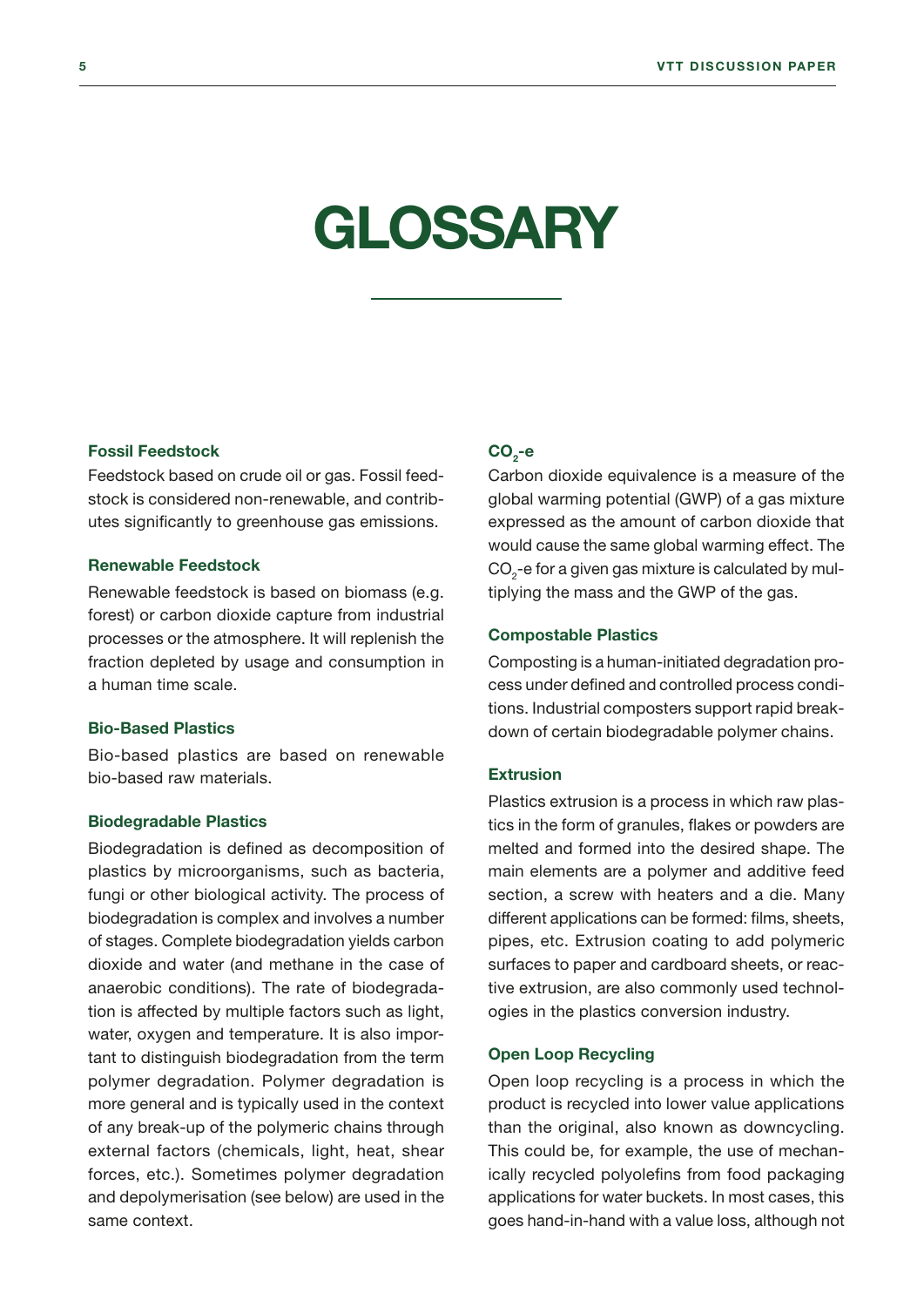necessary always the case. The use of recycled PET from drinking bottles for textiles is open loop recycling without a significant value loss

#### Closed Loop Recycling

In closed loop recycling, products are recycled into the same application or an application with similar value. For example, mechanically recycled PET from drinking bottles is used for producing drinking bottles again. Closed loop recycling is generally perceived as the preferred recycling option, without value loss.

#### Reuse

In the case of reuse, an item is used again, either for the original use or for a different purpose, without destroying the material itself. Reuse can be further improved through repair or refurbishment technologies. Examples of reuse models are bottle deposit or refill systems.

#### Recycling (Mechanical and Chemical)

Plastics recycling means the use of the building blocks as feedstock for new plastic products. This is done on different levels: Mechanical recycling means that the article is destroyed but the polymeric building blocks and hence the material properties are kept intact. Through thermal reprocessing, the polymer chains are recycled again into plastics. In chemical recycling the polymeric backbone of the plastics is also destroyed and only smaller building blocks are recovered. These can be monomers or other molecules that can be transformed back into polymeric materials

through chemical reactions. Chemical recycling covers a wide range of processes from depolymerisation (see below) to thermochemical recycling as pyrolysis and gasification (see below).

#### **Recyclate**

A recyclate is the re-processed plastic product based on recycled feedstock. Typically, it is used in the context of mechanical recycling, in which the recycled plastic waste is re-processed into granulate and finished goods. However, the term can also be used for plastics that are based on chemically recycled building blocks.

#### Depolymerisation

Depolymerisation is the reverse process of polymerisation. In theory, all polymers can be depolymerised. However, due to energetic considerations, it is only feasible for polymers with heteroatoms in the polymer chain.

#### Pyrolysis

Pyrolysis involves using heat and anoxic conditions to break down plastic waste into compounds composed of smaller molecules, yielding a liquid or waxy mixture as well as gases. Pyrolysis allows plastics to be recycled even when the plastic waste consists of different types of plastic or composites, or contains other organic or inorganic materials or impurities

#### **Gasification**

Gasification is a technology that uses solid or liquid raw materials to make gaseous products suitable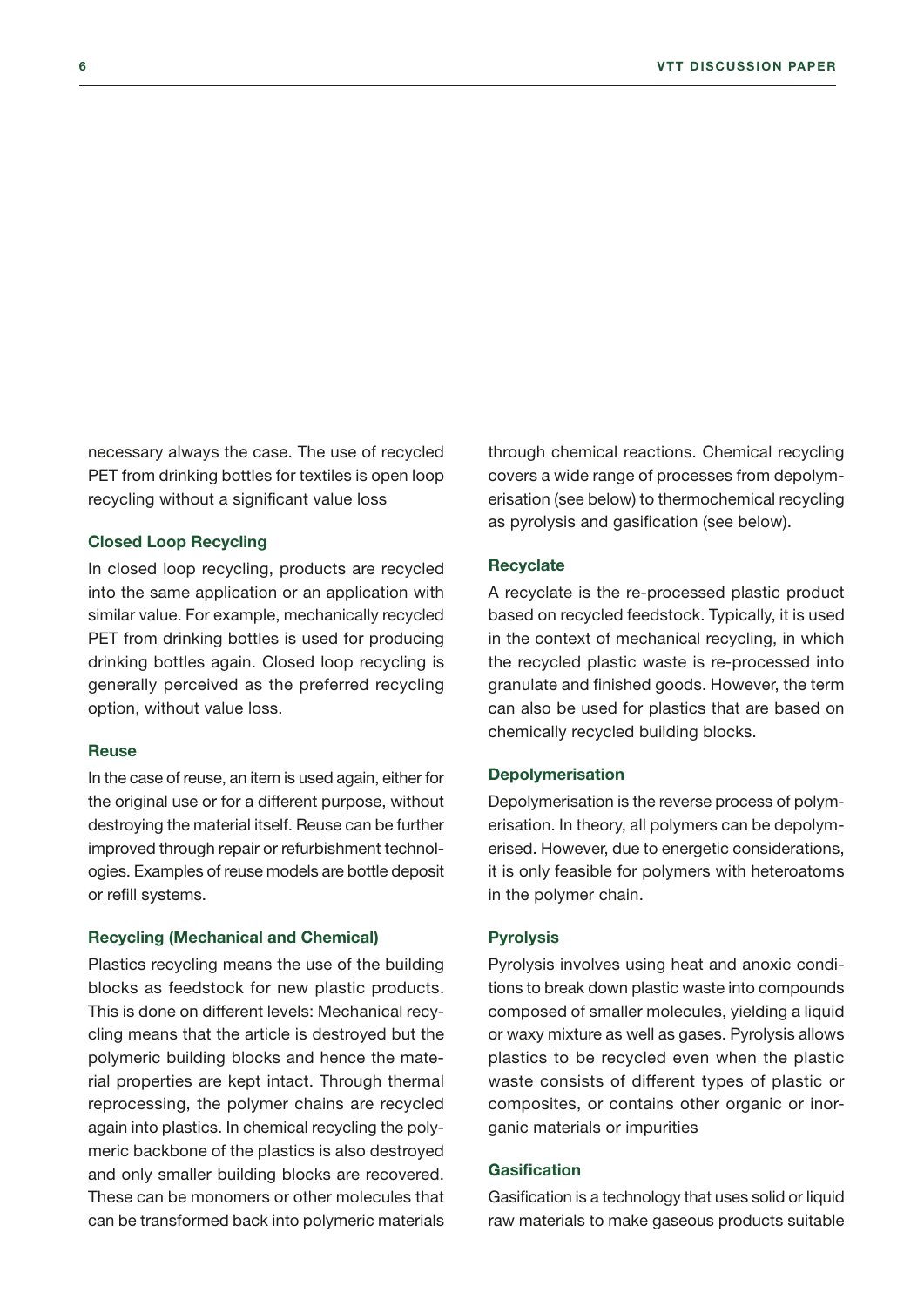for further processing or for other uses. The reaction gases can also be selected according to the desired end product, so the reaction gas may be air, steam, oxygen or a mixture of these. In certain special cases, other reaction gases can be used, such as carbon dioxide.

#### Micro- and Nanoplastics

Micro- and nanoplastics can be categorised by their source into primary and secondary plastic particles as well as direct and indirect sources. Primary micro- and nanoplastics are manufactured plastic particles and exist in for example waterborne paints, cosmetics, medical applications, coatings and adhesives. Secondary particles are micro- and nanoplastics particles which are formed via breakdown of larger plastic fragments. Microplastics measure between 1 micrometre and 5 millimetres. Nanoplastics measure in the range of 1 to 1000 nanometres.

#### **Heteroatoms**

A polymer chain typically consists of carbon – carbon bonds. Heteroatoms such as oxygen or nitrogen are present in certain polymer types. Polymers with heteroatoms are more suited for depolymerisation than those without.

#### Fischer-Tropsch Synthesis

A chemical process that uses hydrogen and carbon monoxide for the synthesis of alkanes and ultimately fuel. The feedstock for the FT synthesis can originate from gasification of solid plastic waste streams.

#### ABBREVIATIONS

GHG

Greenhouse Gases

#### **CCU** Carbon Capture and Utilization

**CAPEX** CAPital EXpenditure

#### PS

Polystyrene

#### PMMA

Poly (methyl methacrylate) or acrylic glass, plexiglass

#### PA-6

Polyamide 6 or Nylon 6

#### PO

**Polyolefins** 

#### PP

Polypropylene (a polyolefin)

#### **PE**

Polyethylene (a polyolefin)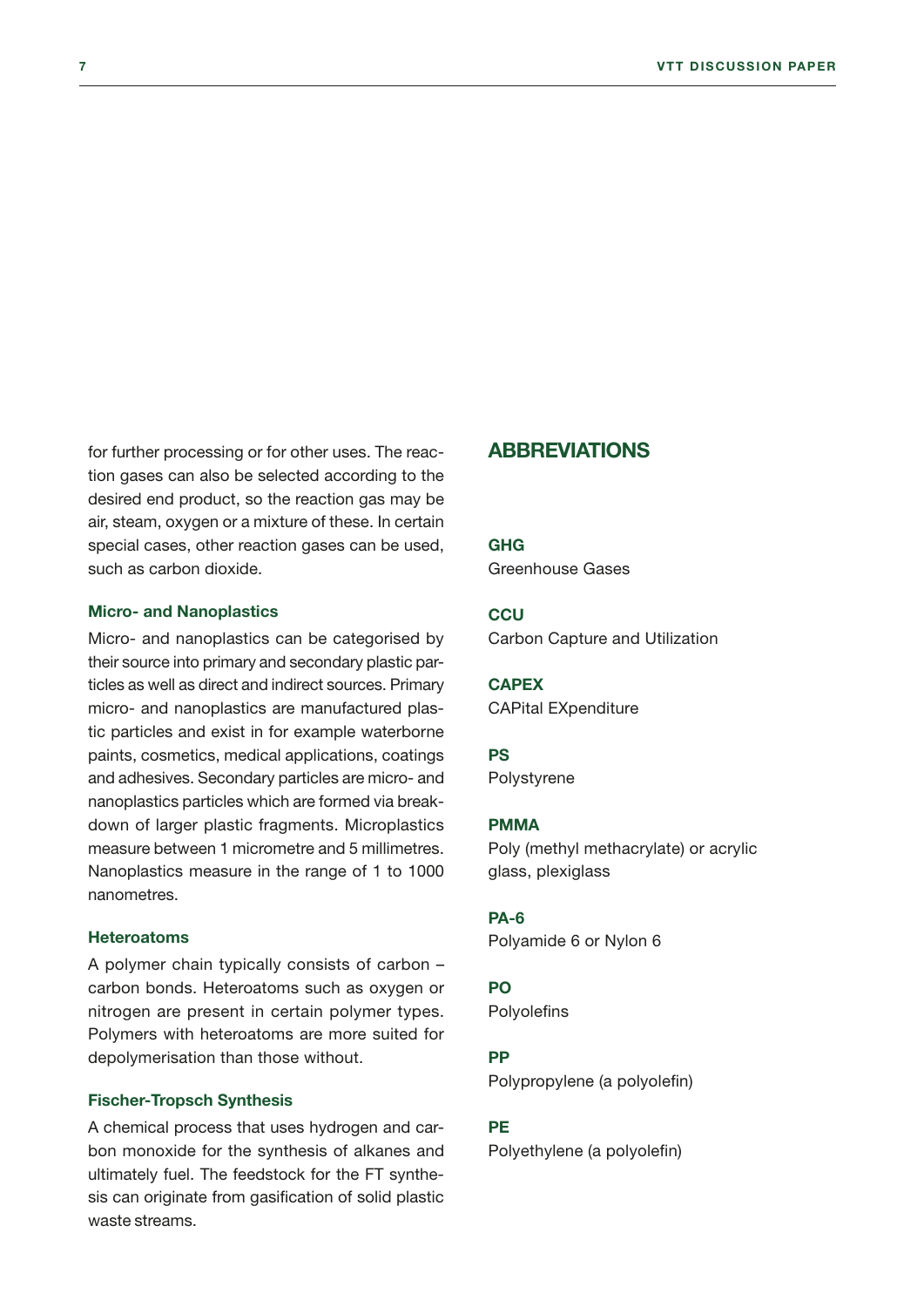# THE NEED FOR CHANGE IN THE CURRENT PLASTICS ECONOMY AND VTT'S **CONTRIBUTION** THE NEED FOR

<span id="page-8-0"></span>8 VTT DISCUSSION PAPER OF THE SECOND PAPER OF THE SECOND PAPER OF THE SECOND PAPER OF THE SECOND PAPER OF THE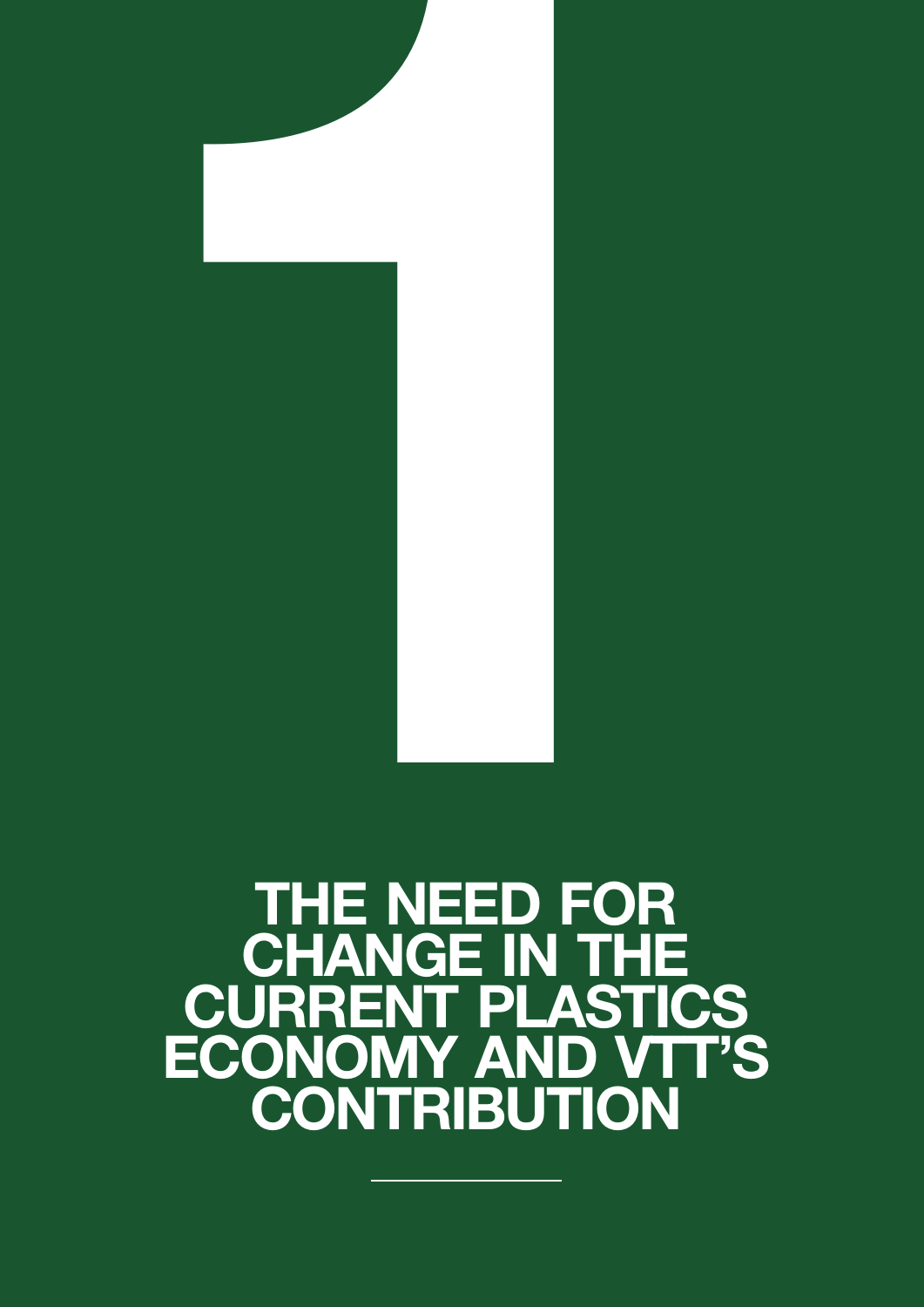THE DRIVER FOR us to write this vision paper are the issues evident in all in our everyday lives: plastic waste in the environment and concern over the role of plastics in climate change. Yet we use and benefit from plastics every day, at home, office or school, in our hobbies or on the move. Plastic waste is accumulating in the environment due to improper waste management and is causing much harm. Furthermore, plastics contribute to climate change during several stages of their life cycle, e.g. during manufacturing, end-of-life management by incineration and even as pollutants in the environment as the waste begins to degrade. The current greenhouse gas (GHG) emissions from plastics life-cycles threaten our ability to meet global climate targets. Today, the GHG emissions from plastic production and incineration are more than 850 million metric tons, which is equal to the emissions from 189 (500 MW) coal power plants and very close to the total emissions of greenhouse gases in Germany in 2019 (858 Mt)<sup>1</sup>. With the current trajectory, by 2050 the cumulative emissions of the plastic life cycle will be over 56 gigatonnes CO $_2$ -e, which is 10–13% of the global carbon budget calculated based on the 1.5 °C target.<sup>2</sup>

The gap between where we are today and where we want to be with respect to minimizing plastic pollution and mitigating climate change is big. As plastic production is expected to increase three- to fourfold by 2050, the time to fix the problems is now. We need radical new approaches, with technologies across the value chain, to support the transformation of industry and societies. Our ambition is to see innovation and cutting-edge technologies transform the linear plastics economy to a sustainable circular plastics economy. This vision for a circular economy of plastics provides solutions that we believe in and want to develop further collaboratively. We invite all interested parties and stakeholders to join forces and begin the conversation on how can we best achieve circular plastics economy and how we can go beyond that.

To further highlight the urgency of initiating a sustainable change, the global population increase and especially the global middle-class increase is strongly linked to the growing plastic demand. It is crucial to meet these demands better than modern societies have done so far. Megacities face challenges with waste management, but on the other hand they also act as efficient platforms for circular business models such as servitizing products and different reuse models. For example, Airbnb, which did not even exist 15 years ago, is now the largest accommodation provider and still does not own any real estate. Circular economy creates new business opportunities and its societal effects are immense: the circular plastics economy is expected to create 200 000 new jobs across the EU by 2030<sup>3</sup>.

There is immense pressure to evolve from the current polluting ways, and the regulatory framework is quickly changing and tightening. Ambitious policy measures and targets have been set – for example, the European Union (EU) has set a climate-neutral target for 2050 and the European Climate Law is set to follow the Paris Agreement goals of keeping the global temperature increase well below 2 °C and even to 1.5 °C. The European Green Deal is the roadmap for making the EU's economy sustainable and has been set up to support the aim of As plastic production is expected to increase three- to fourfold by 2050, the time to fix the problem is now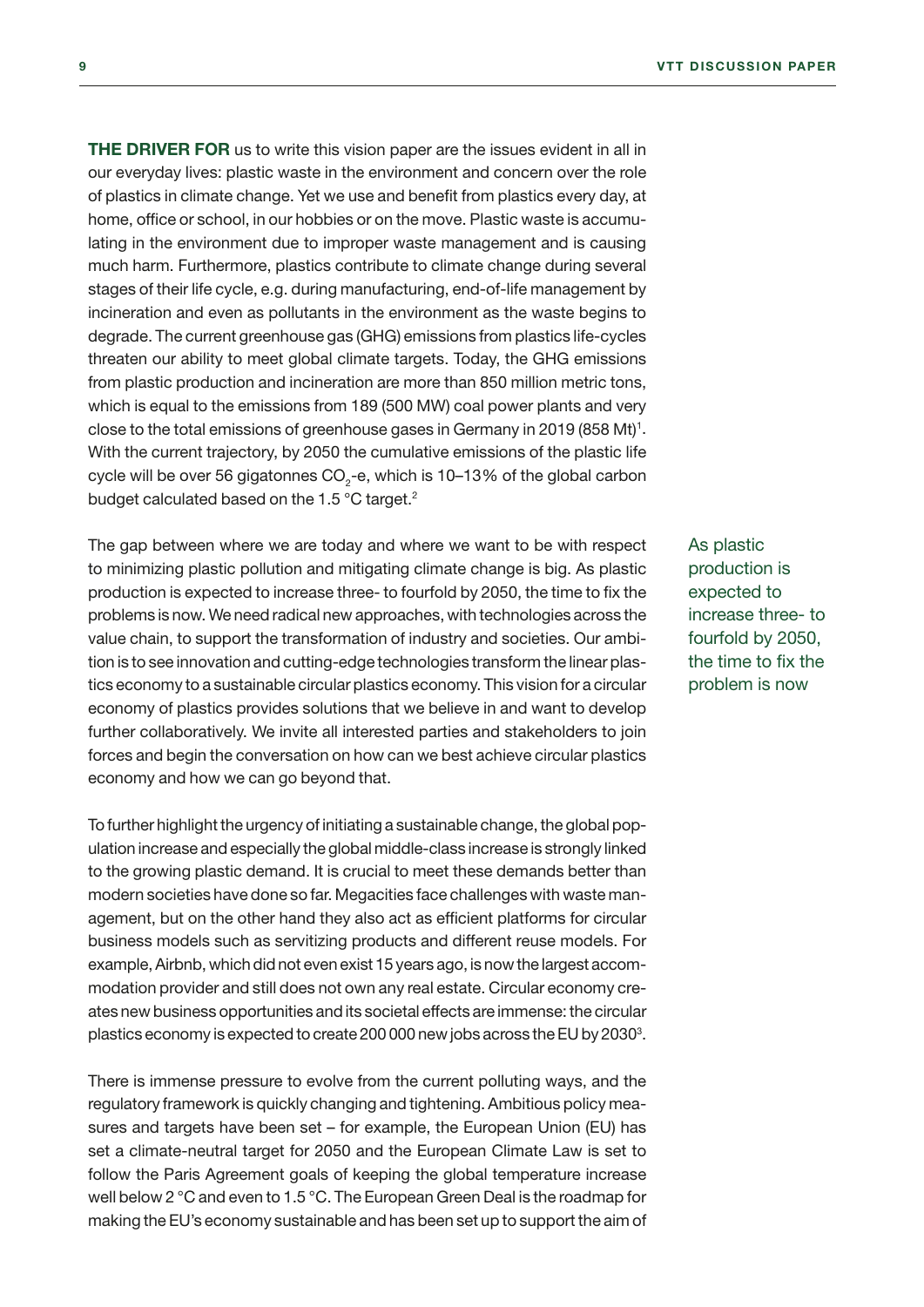becoming the first climate-neutral continent by addressing the climate change and environmental degradation challenges and decoupling economic growth from resource use. The EU has published a European Strategy for Plastics in a Circular Economy to protect Europe's citizens and the environment. Via rules and regulations, the Plastics Strategy will support higher recycling rates and better waste collection systems. Furthermore, the Plastics Strategy addresses matters such as single-use plastics, microplastics and the consumption of plastic bags under the Plastic Bags Directive. The EU Waste Framework Directive has set ambitious recycling targets for plastic packaging: 55% by 2025, 60% by 2030 and 65% by 2035. Companies and foundations have also set out ambitious targets, e.g. 100% recyclable, compostable or reusable plastic packaging by 2025 in the Ellen MacArthur Foundation, a Line in the Sand Commitment. The Circular Plastics Alliance has set a goal that by 2025, 10 million tonnes of recycled plastics would be available at the markets.

Our vision is to stop plastics pollution and to make the plastics value chain climate neutral by establishing material circularity, while maintaining material performance and economic feasibility of plastics. Figure 1 depicts our vision and roadmap to transform the current status. The tools to transform the linear economy and decouple economic growth from resource consumption are eco-design and circular business models such as reuse. The technological solutions to stop plastic pollution are intelligent plastic waste collection and separation systems, repair and refurbishment, and different recycling technologies to accommodate the material and product requirements of plastics. Renewable energy sources and renewable carbon-based feedstock (recyclates, bio-based and CO $_{\textrm{\tiny{2}}}$ -based) as well as alternatives to plastics will significantly reduce the impact on climate change.



*Figure 1. VTT's vision and roadmap for creating a circular economy for plastics*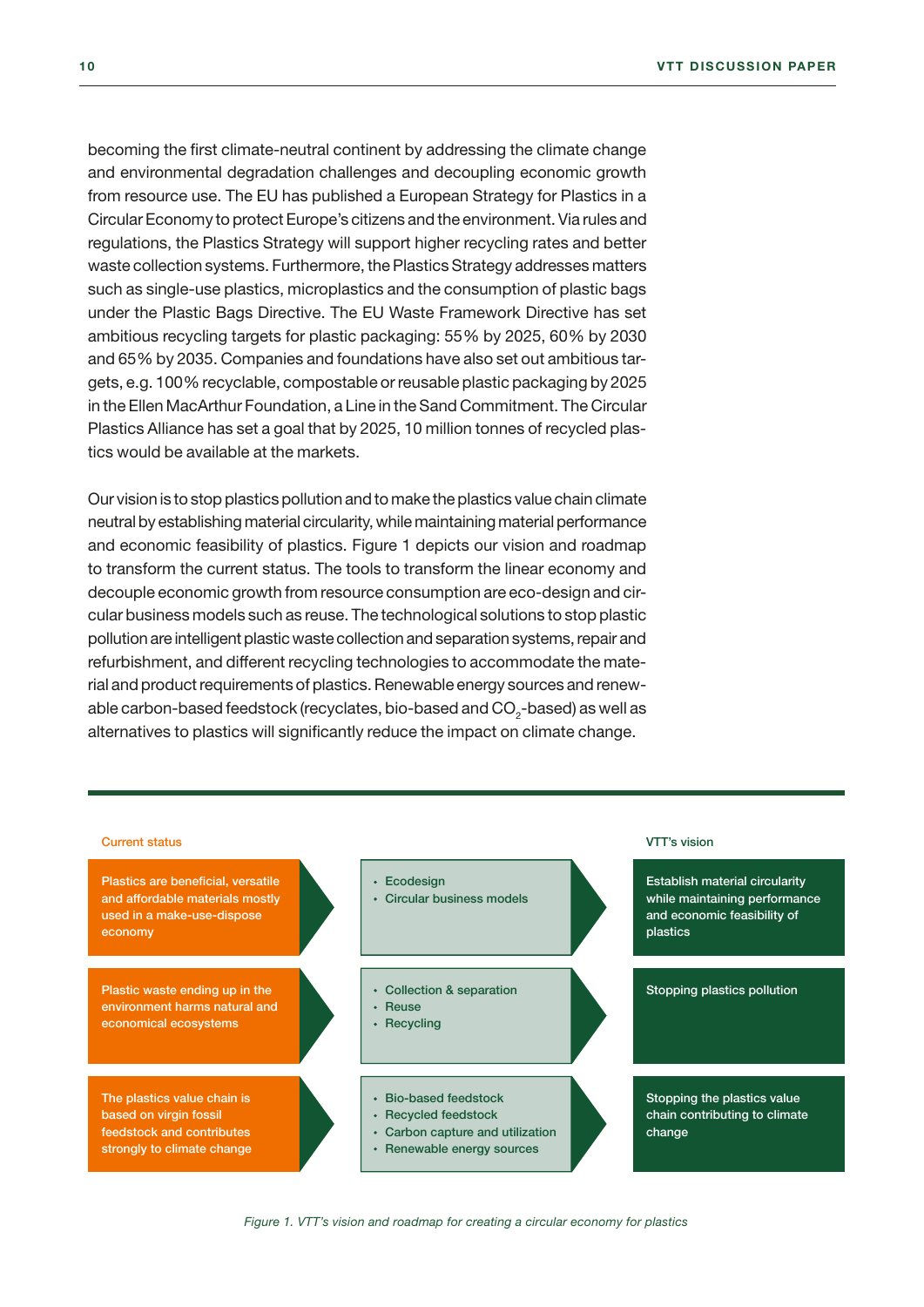

*Figure 2. Overview of VTT's vision for circularity of plastics*

To realize our vision for a circular economy, we follow several options to create circularity as shown in Figure 2. The current status of the plastics economy is displayed in orange color. The green cycles show how we can achieve circularity by different cycles:

- Reuse cycle: product or article level
- Polymer cycle: macromolecular level
- Monomer cycle: building-block level
- Biological cycle: biodegradation to soil
- Biological carbon cycle: biodegradation to carbon dioxide and methane
- Technical carbon cycle: capture of  $CO<sub>2</sub>$
- Energy cycle: recovery of the energy

This vision paper will go through the technological solutions to realize these cycles. The complexity of the plastics value chain with manifold processes and applications has the consequence that there is no ONE-FITS-ALL technology or solution for a circular plastics economy. It is important to note that this vision paper does not focus on the shift to renewable energy or energy sources and it does not address the economics of circularity. The focus is on fixing the material-related issues within the plastics value chain, which is estimated to be about half of the carbon neutrality challenge and is the key to solving the plastics pollution issue.

There is no ONE-FITS-ALL technology or solution for a circular plastics economy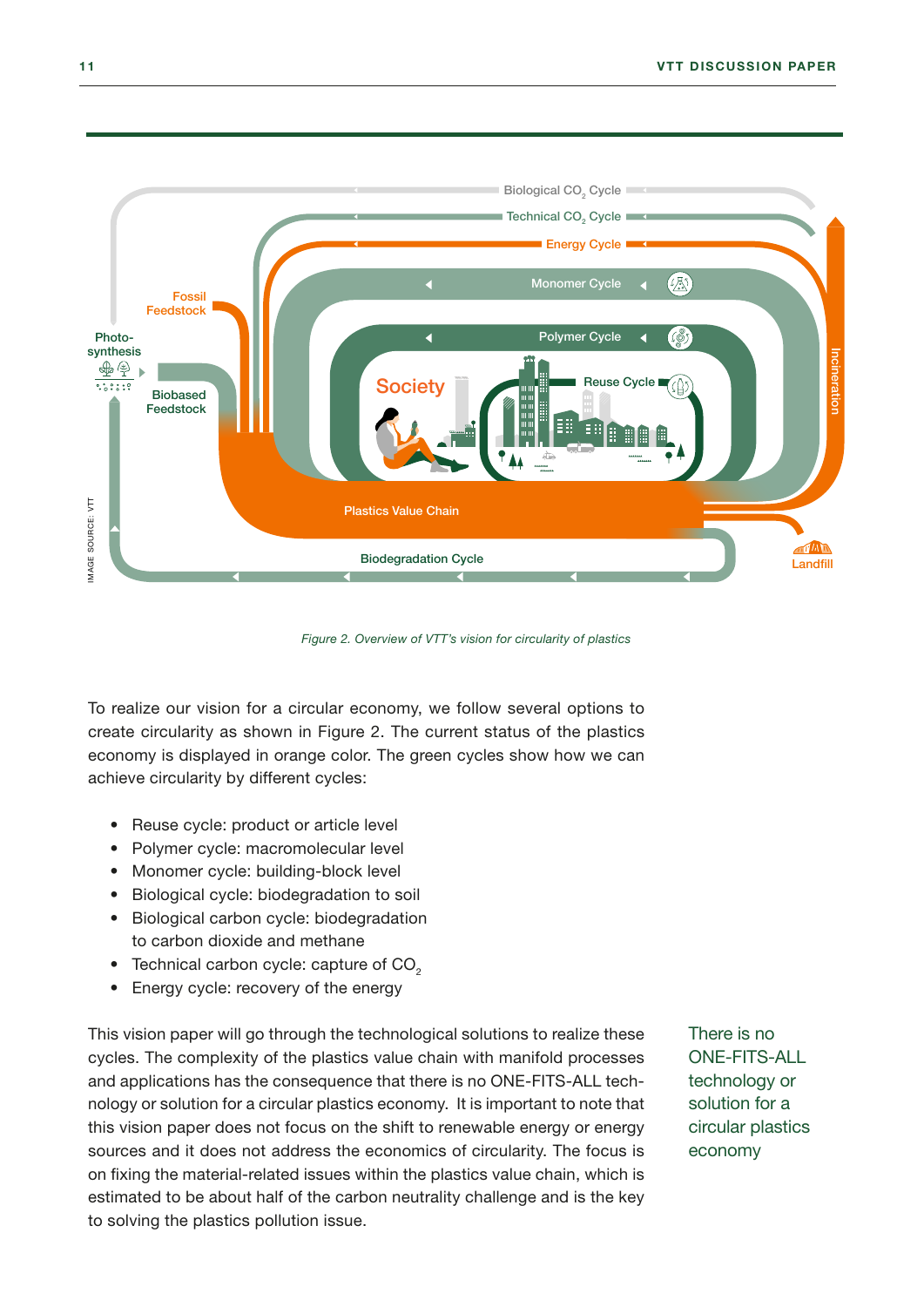<span id="page-12-0"></span>

### PLASTICS – **AN EXCELLENT** MATERIAL IN A PROBLEMATIC MAKE-USE-DISPOSE ECONOMY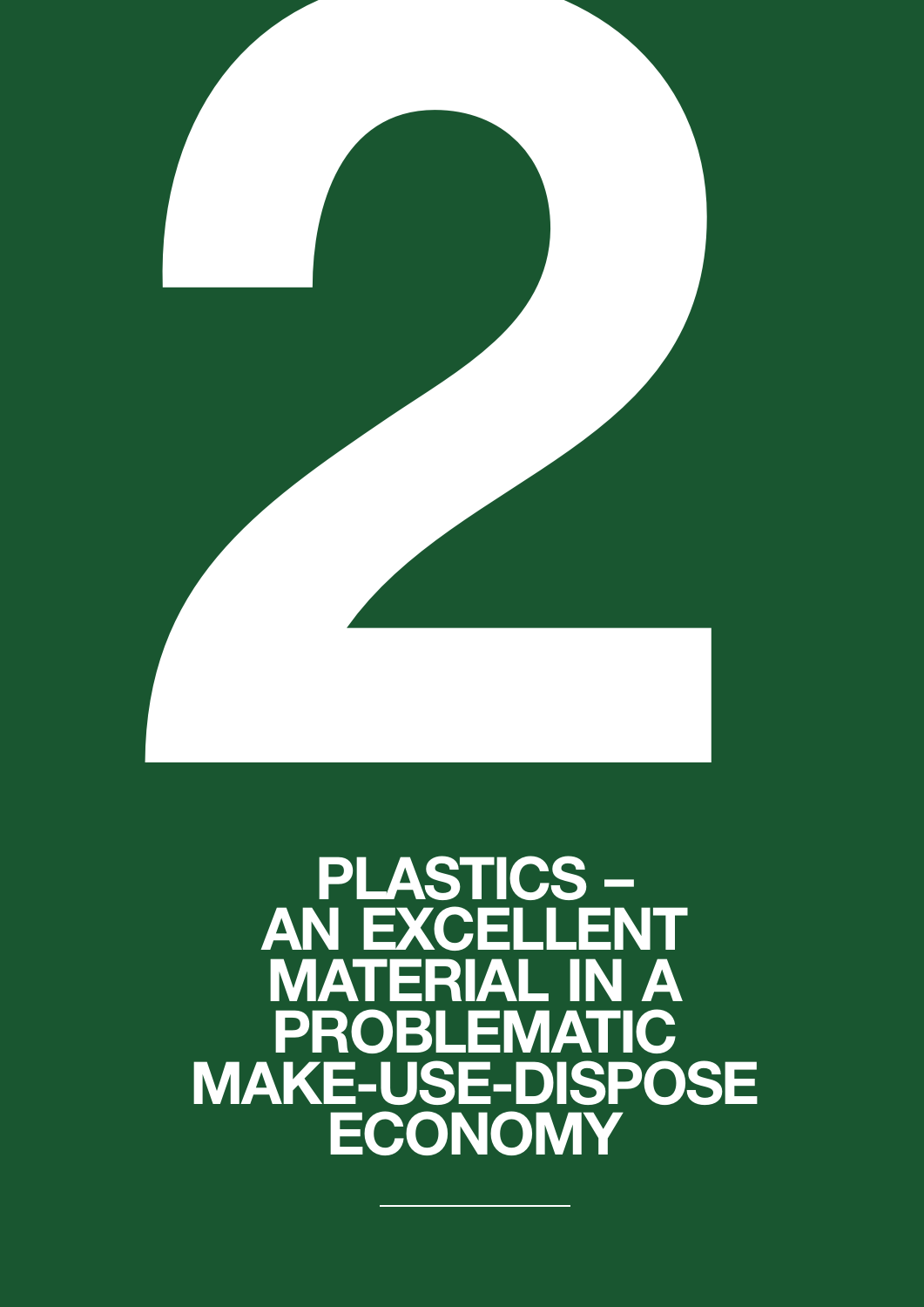HITHERTO, PLASTICS HAVE been designed for optimum product performance in a linear economy – they have been designed for single-use and low-cost production and not for circularity. In many parts of the world, plastic waste is not well managed. The inadequate management of plastic waste has resulted in it leaking into the environment, causing environmental, societal and economic harm. Additionally, the linear plastics value chain also has significant GHG emissions, which contribute to climate change. However, plastics are undeniably beneficial, versatile and affordable materials, and the most used materials in the world.

Mass production of plastics began in the 1950s and is growing exponentially. In 1960, the annual rate of plastic production was approximately 15 million tonnes worldwide. By 2019, this figure had risen to 380 million tonnes, and the forecast for 2050 is more than 800, even up to 1200 million tonnes. Figure 3 shows plastics volume development in the world.<sup>4</sup>

Plastics consist of long chain-like structural components – polymers – and various additives. A specific characteristic of most plastics is that the material can be shaped using heat and pressure, greatly simplifying the mass production of different applications. Plastics are named according to the polymers they contain, although they typically contain other ingredients in addition to the polymer. The polymer is processed and mixed with additives to help with processing or improve product performance. Plasticizers, flame retardants, antioxidants, acid scavengers, light and heat stabilizers, lubricants, pigments, antistatic agents, slip agents and thermal stabilizers are examples of such substances. These additives can have significant health and safety implications and can also create technical challenges during the recycling processes, e.g. equipment corrosion.

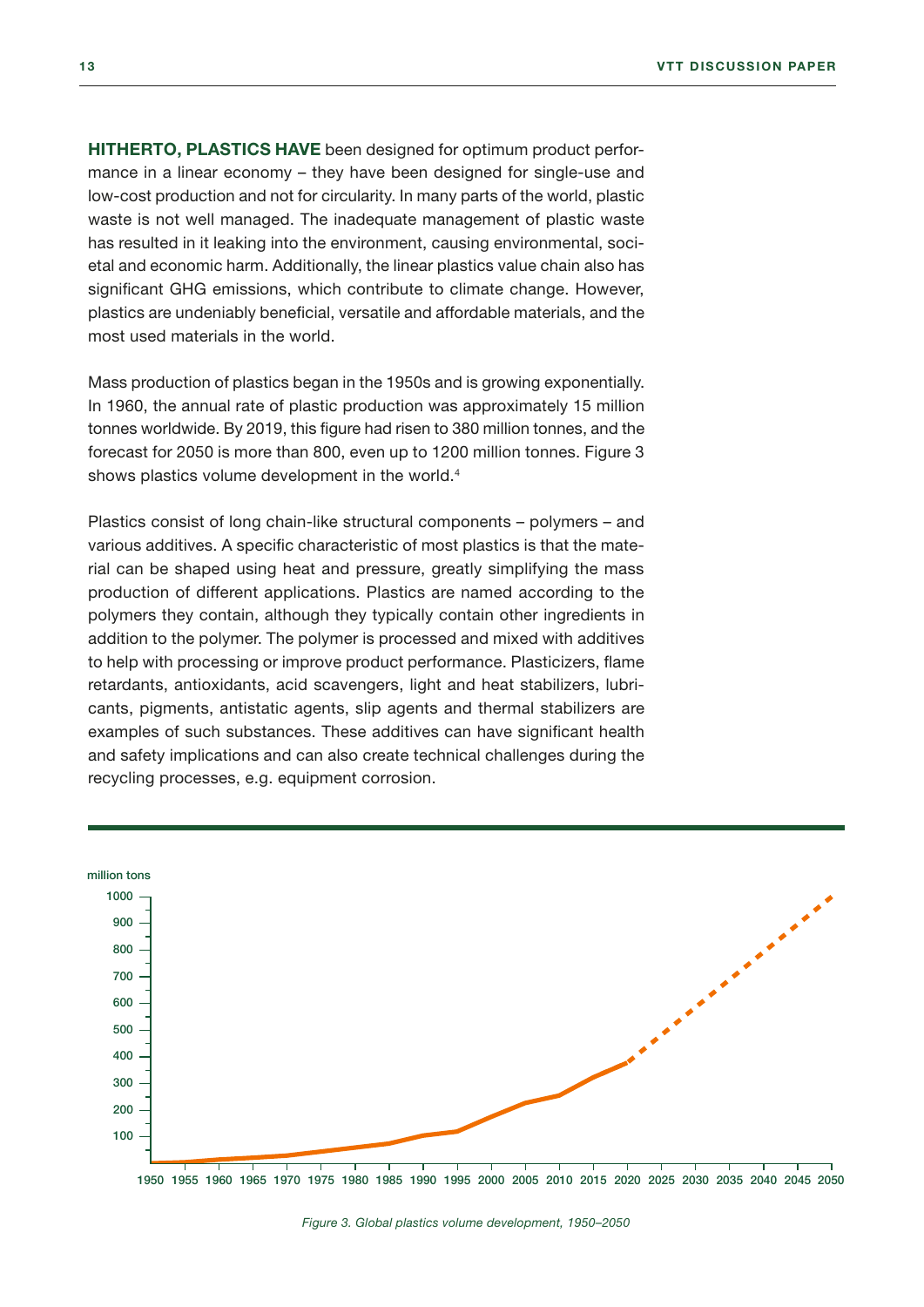Currently, polymers are mainly produced from fossil sources such as crude oil. However, recycled or renewable raw materials such as biomass or carbon dioxide will become even more important feedstock streams for future plastics (Figure 4).

There are thousands of different types of plastics, but the six commodity plastics account for 70% of total global production<sup>5</sup>. As an example for recycling systems, these six plastic types are separately labelled. Specialty and bio-based plastics are categorized as "7 Other" (Figure 5).



#### *Figure 4. Raw material streams for polymers*

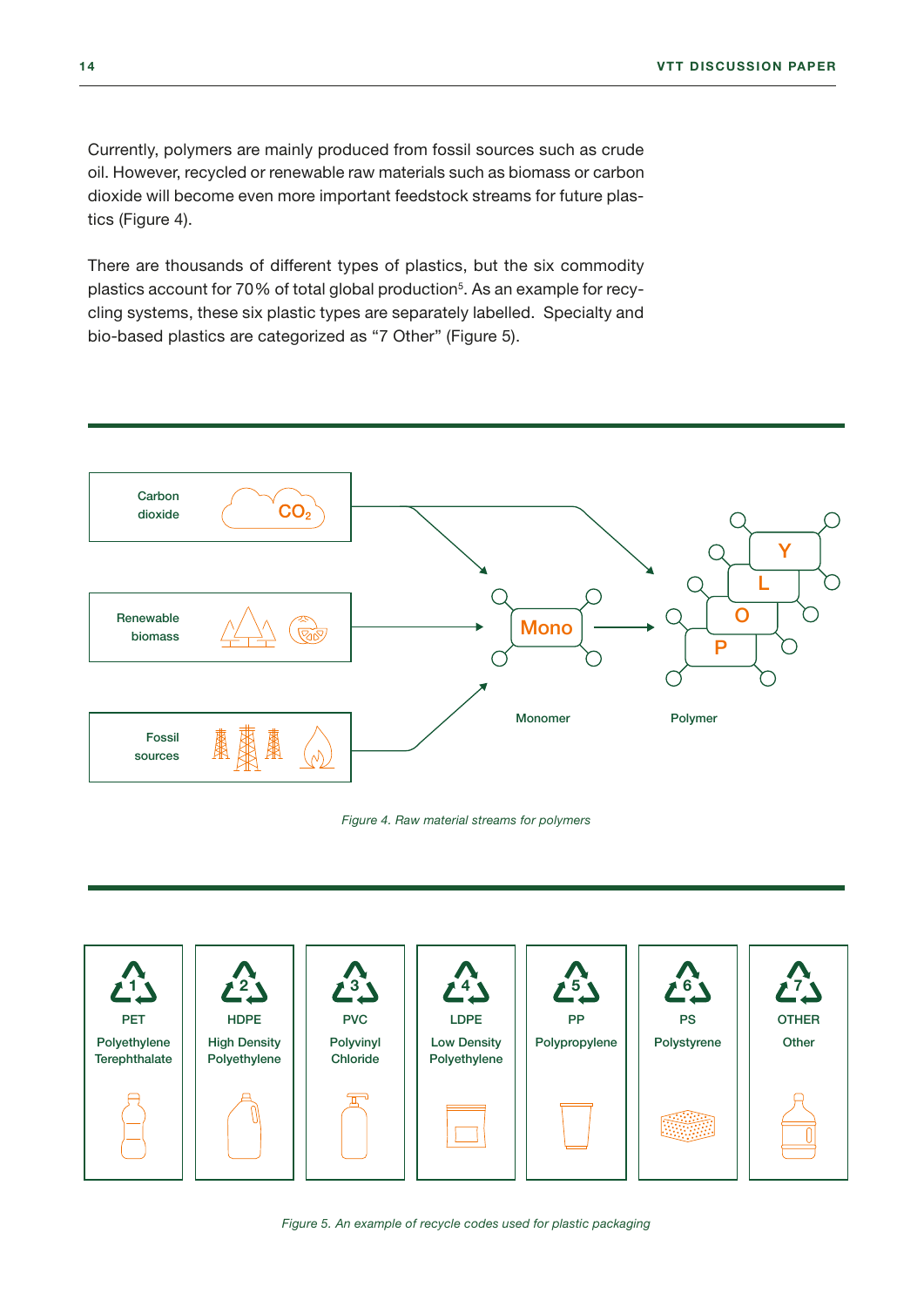Plastics are used in many applications as food packaging, drinking bottles, caps and closures, pipes, automotive parts, agricultural films, window frames, paints and wall coverings, cable insulation, optical fibres, eyeglasses, touch screens, medical implants, membranes, toys, clothes and shoes, building insulations, mattresses, etc. The main application sectors for plastics in Europe are<sup>5</sup>:

- 1. Packaging (40%)
- 2. Buildings and Construction (20%)
- 3. Mobility (10%)

Food packaging is an important application as it reduces food waste by preserving and protecting the food. Food waste is already a major concern because of its direct contribution to climate change. A study by Zero Waste Scotland calculated that in 2016, the carbon footprint of food waste from Scottish households was almost three times that of plastic waste collected $6$ . Food waste would significantly increase without proper packaging. In Figure 6, some examples are further presented in order to highlight the impact of plastic packaging on the shelf life of different food products<sup>7</sup>.

In the medical sector, high performance plastics play a major role and are used in a wide variety of essential applications: prostheses, hearing aids, implants, sutures, syringes, blood bags, and so on. It is difficult to imagine a functional medical service without these assets.

In the mobility and automotive sector, plastic components weigh 50% less than similar components made from other materials, which means a 25 to 35% improvement in fuel economy<sup>5</sup>. Plastics offer lightweight solutions that fulfil essential safety requirements such as fire safety and personal protection. In the electrical and electronics sector, plastics offer safety as insulation and as a protective material.

| Produce                                            | SE S<br>Cucumber  | كتنك<br><b>Zucchini</b><br>slices | <b>Banana</b><br>(distribution) | ර්<br><b>Cherries</b> | Pear                  | $\mathbb{Z}/\mathbb{P}$<br><b>Fish</b> | $\widetilde{\mathbb{F}_{q}}$<br>Cheese | (Whole)<br>Chicken |
|----------------------------------------------------|-------------------|-----------------------------------|---------------------------------|-----------------------|-----------------------|----------------------------------------|----------------------------------------|--------------------|
| Shelf life: no packaging<br>with plastic packaging | 3 days<br>14 days | $1-2$ days<br>$4-5$ days          | 15 days<br>36 days              | 14 days<br>28 days    | $7 - 10$<br>$22 - 25$ | 7 days<br>12 days                      | 190 days<br>280 days                   | 7 days<br>20 days  |
| <b>Difference</b>                                  | 11 days           | $2 - 4$ days                      | 21 days                         | 14 days               | 15 days               | 5 days                                 | 90 days                                | 13 days            |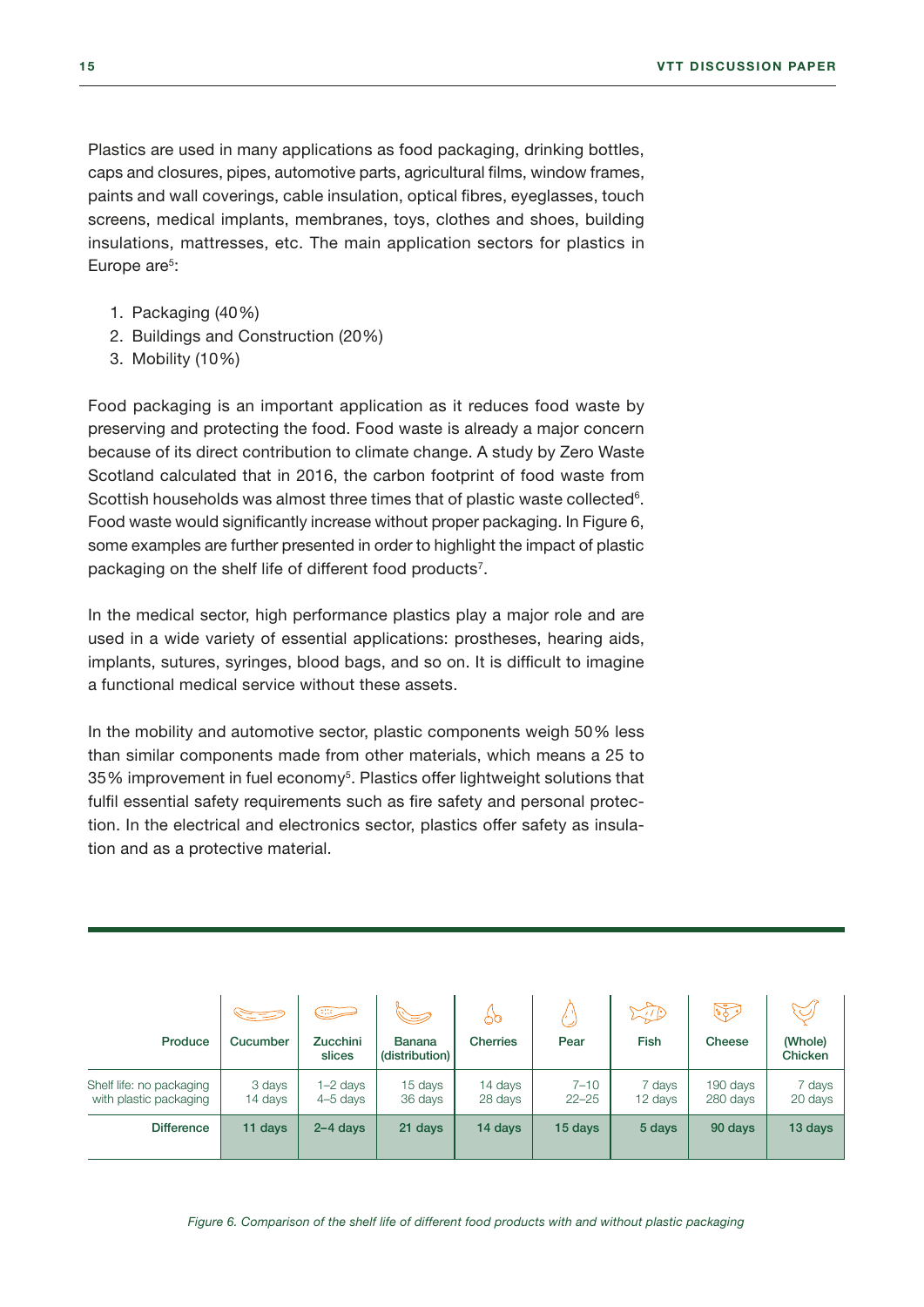## **DECOUPLING** ECONOMIC GROWTH FROM RESOURCE **CONSUMPTION:<br>ECODESIGN AND** ECODESIGN AND CIRCULAR BUSINESS MODELS DECOUPLING

<span id="page-16-0"></span>16 VTT DISCUSSION PAPER DE L'ARCHET DE L'ARCHET DE L'ARCHET DE L'ARCHET DE L'ARCHET DE L'ARCHET DE L'ARCHET D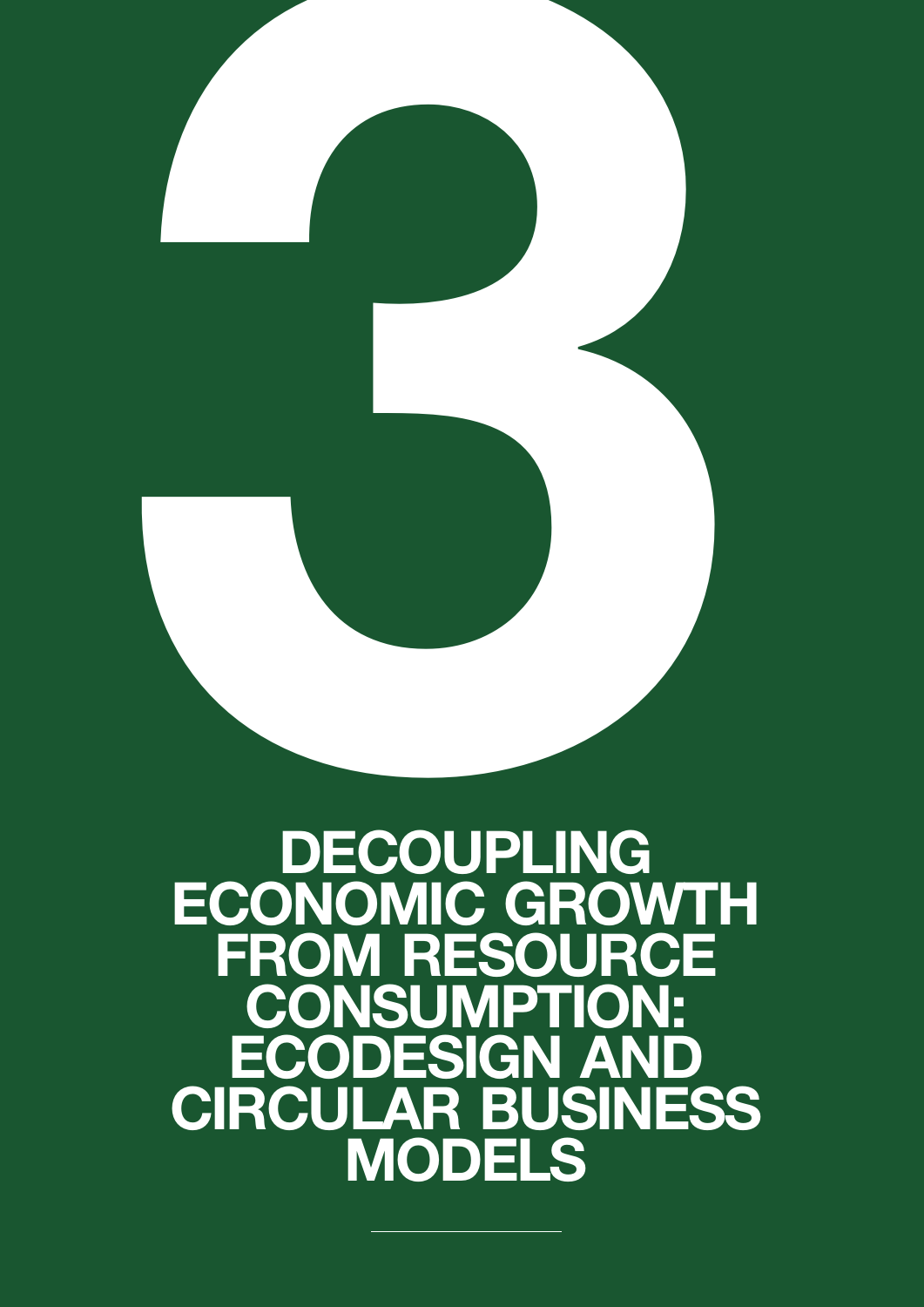ORIGINALLY, LINEAR ECONOMIES were developed without a recycling capacity, resulting in our environment becoming a waste reservoir. The circular economy concept facilitates elimination of waste and decouples wealth from excess consumption of resources. Regulations affect businesses through limits and restrictions on the use of certain materials or applications such as single-use plastics. Targets for recycled content in products are also increased. To ensure future compliance within the regulatory framework, plastics need to be redesigned and coupled with innovative circular business models.

Although circularity by design should be considered in all steps of the value chain, it is most prominent in the stage of material and product design. Ecodesign of plastics should include the minimisation of all environmental impacts by integrating life cycle thinking into product design. It is fundamental to preventing the formation of future waste and avoiding the transfer of pollution, toxins and waste into another cycle, and to assessing the potential to reduce the material content and to replace materials or substances problematical for recycling.

For example, high-performance food packaging often consists of multiple complex layers of different polymeric materials (multilayer materials). These layers are often difficult or even impossible to separate, which makes them difficult to recycle. If heterogeneous plastic mixtures are recycled without proper separation, the recyclate is of low value. Furthermore, the use of harmful or even toxic additives makes safe recycling very difficult.

Linear economies were developed without a recycling capacity, resulting in our environment becoming a waste reservoir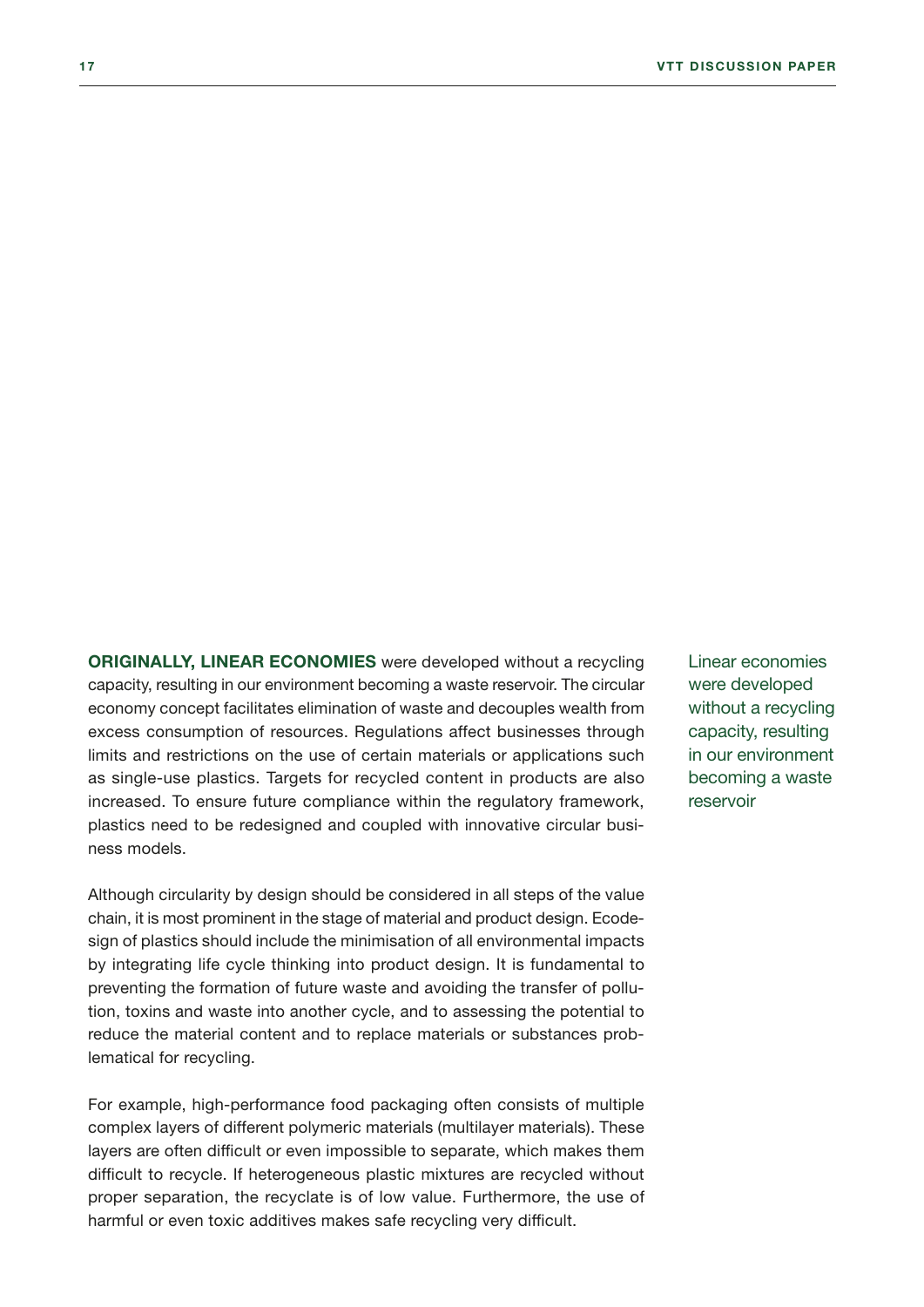#### GOING BEYOND

#### Material Design in the Age of Digitalization

Circular plastic materials require new polymer design. The new design must support circular business models via robustness, ease of recycling through decreased material complexity and proper end-of-life management through e.g. controlled degradation. Material and product design by experimentation is slow and expensive. Digitalization helps to design materials suitable for a circular economy and to shorten the development cycle and reduce development costs.

VTT's own Integrated Computational Materials Engineering platform tool ProperTuneTM includes multiple models to predict the effects of process conditions on the structure-property relationships of the material and performance in use. This allows us to link material models at multiple length scales with virtual material testing and virtual prototyping. This in turn facilitates smart material selection for given applications.

This tool is multipurposed: it can be used to build and take apart materials and products. It can be used to develop materials with certain properties, for example designing the required polymer structure to get optimal barrier properties, to design durable materials for reuse, or to design materials that can easily be recycled. Furthermore, it can also be used to model and predict the degradation and fragmentation behaviour of plastics. This helps in the understanding of the formation of microplastics and also in the design of biodegradable materials. The overall impacts are beneficial for the environment, as the tool can be used for circularity design, but also economical as it brings savings to the development process of new materials, as well as for example optimizing material choices for different reuse applications.

**Digitalization** helps to design materials suitable for a circular economy and to shorten the development cycle and reduce development costs



Reuse is not a new concept – back in the old days it was common practice, but since the mid-20th century and rapid development of societies, linear economy has become the norm. Circular economy has now brought back reuse busi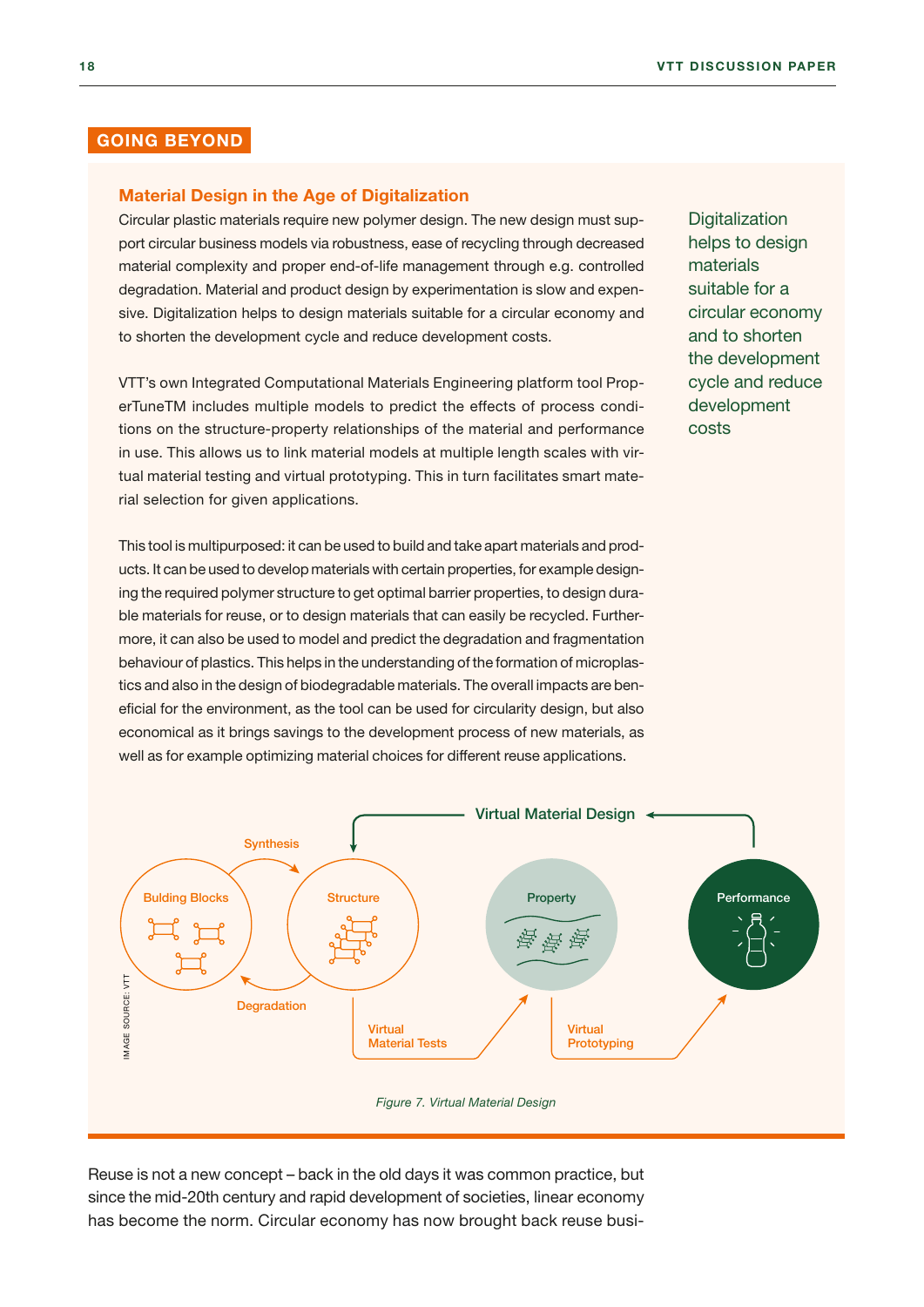ness models and servitizing. Moving from single-use to reuse models is at the core of a circular economy of plastics and is predicted to have a substantial impact. Reuse business models can reduce the amount of plastic used by sharing and keeping it longer in circulation. However, reuse business models are still just emerging, for example less than 3% of the "New Plastics Economy" signatories' packaging is currently reusable.<sup>8</sup>

About half of the plastics produced is used in packaging, in which the life cycle is less than three years. However, only a few plastics items and packaging materials are designed to be easily recyclable. The Ellen MacArthur Foundation has estimated that without fundamental redesign and innovation, about 30% of plastic packaging will never be reused or recycled.<sup>3</sup> It is estimated that there is an over 10 billion USD innovation opportunity in replacing 20% of single-use plastic packaging with reusable plastics.<sup>9</sup>

Reuse business models can reduce the amount of plastic used by sharing and keeping it longer in circulation

#### GOING BEYOND

#### The Self-Healing Surface

Reuse models belong to the preferred solutions within a circular economy. However, the articles often suffer from wear and tear in the use phase. This makes the product less attractive than a shiny new one. On the molecular level, this means that the polymer chains are broken and mechanical and other properties deteriorate, which could compromise efficient and safe use of the reuse products. The degradation is eventually unavoidable and requires molecular weight recovery or repair steps before the next reuse phase. Already now we have technologies that can repair polymer chains. How about applying this technology to a deposit bottle system, where at the return station the bottle is not only collected, but also repaired? Molecular repair technologies strongly support and create new opportunities for reuse business models.

Molecular repair technologies strongly support and create new opportunities for reuse business models



A circular economy of plastics is not defined exclusively by higher recycling rates, as suggested by the EU Circular Economy legislation. To measure added value in a circular economy, it is important to consider measures of resource efficiency and circularity throughout the whole product lifecycle and the related environmental impact. In addition, the overall environmental impact and the creation of economic value need to be carefully understood before attempting to realise an effective cascading of materials or even a closed loop approach in the technical and biological cycles.<sup>10</sup>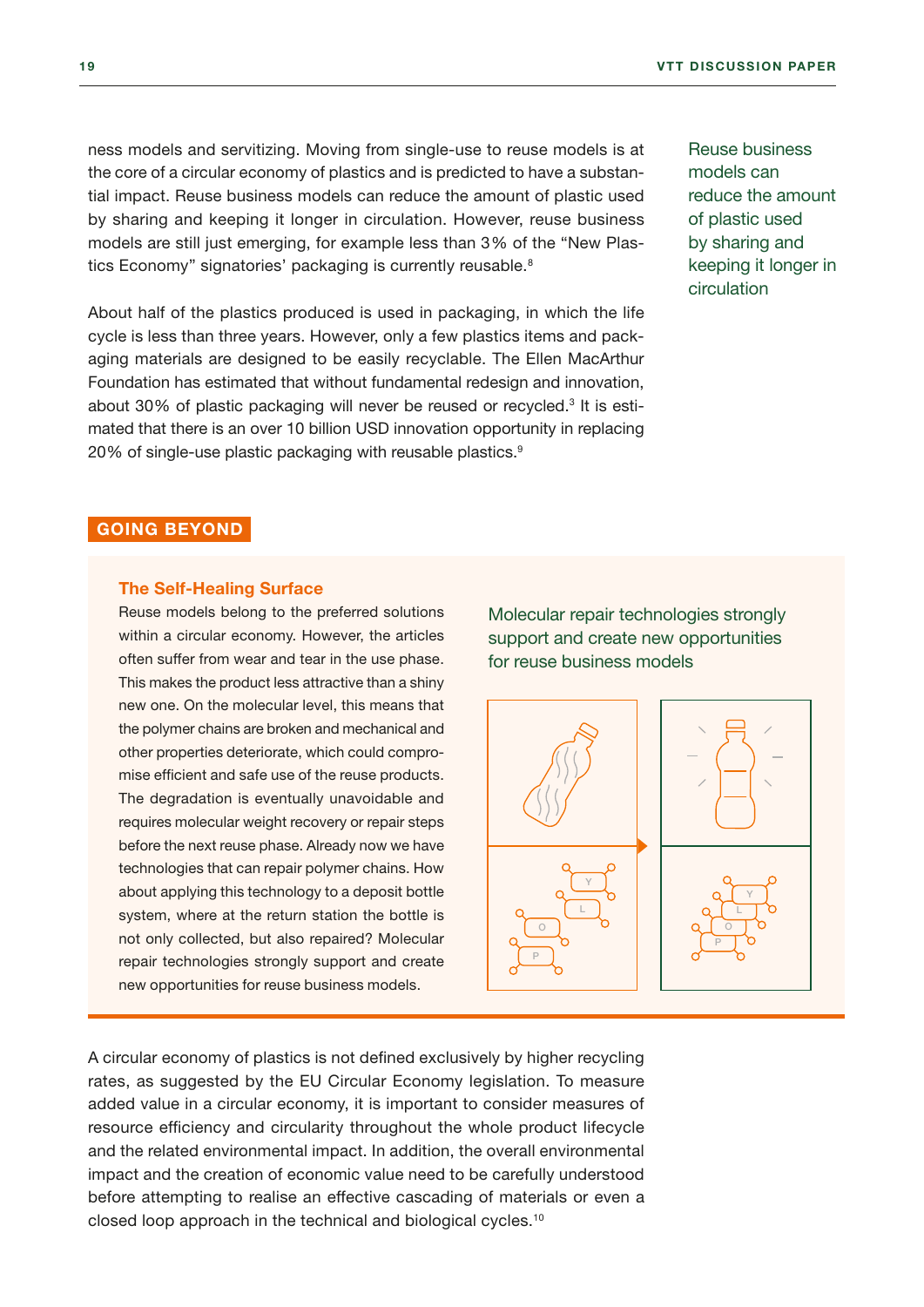## **STOPPING** PLASTIC POLLUTION

<span id="page-20-0"></span>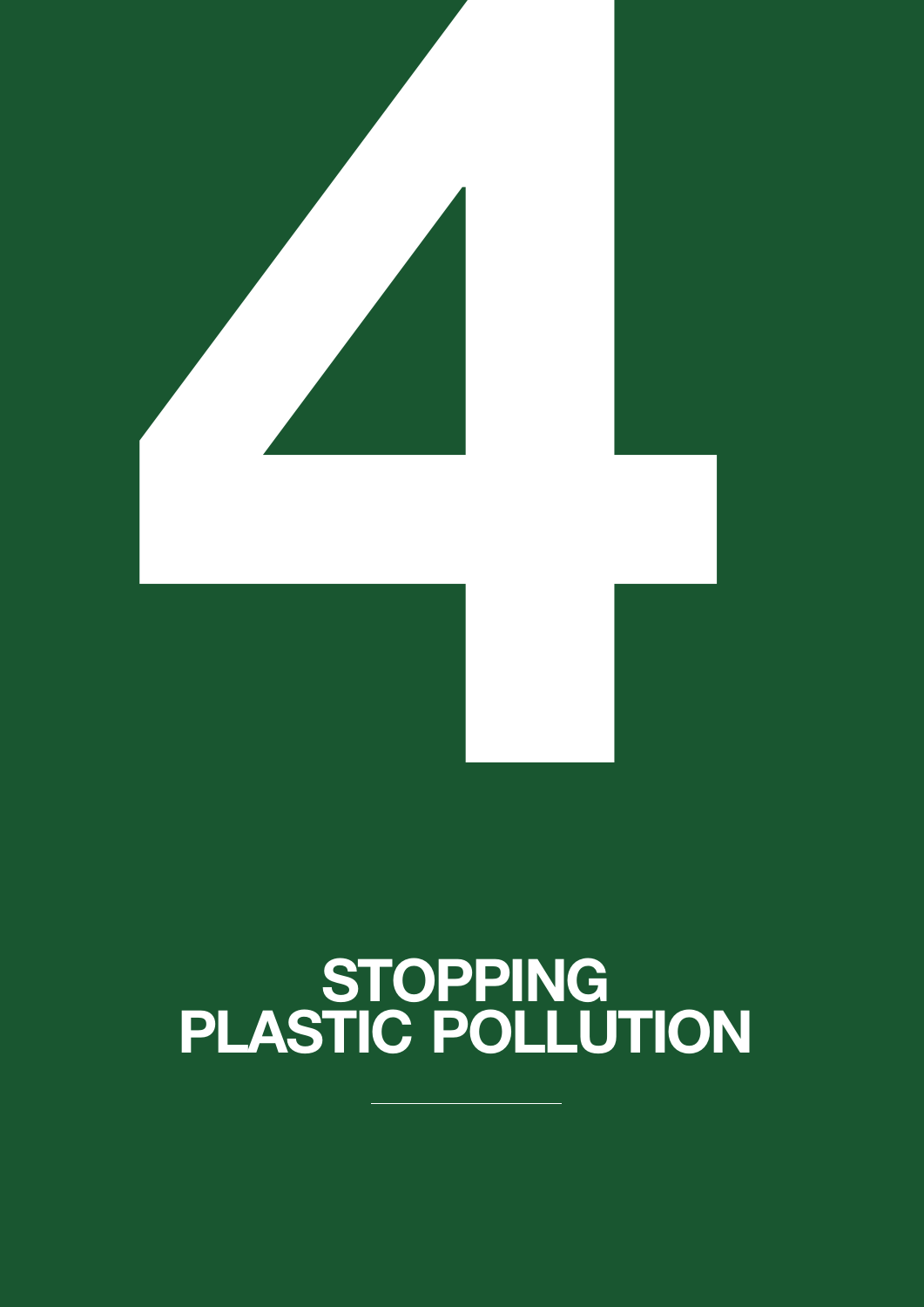THE MAKE-USE-UNCONTROLLED dispose economy of plastics has resulted in plastic waste leaking into nature and polluting the environment – humans, animals and living organisms on land and in the sea are susceptible to the effects of plastic waste in nature. Globally, 1.5–4% of global plastics production ends up in the ocean annually. The estimated release of microplastics in the environment in the EU is 75 000–300 000 tonnes each year 11. The economic viability of agriculture, fishery and other livelihoods is vulnerable due to the effects of plastic waste.

Our technology vision to address plastic pollution is shown in Figure 8. In the traditional linear value chain, shown in orange color, plastics are based on fossil raw materials and run through manufacturing and use stages to end up in landfill or incineration, depending on the region of the world. Achieving circularity for plastics is a complex undertaking. As already mentioned before, there is no onefits-all solution. Individual approaches for different plastic types, applications and waste streams are required to avoid mixing recyclates and take into account plastics degradation and subsequent value loss. The elements of plastics circularity are manifold. The reuse cycle has been discussed already and requires the plastic products integrity to be maintained. The macromolecular integrity is maintained in mechanical recycling while in the chemical recycling loop, the building blocks are broken down to smaller molecules that are used as recycled feedstock for plastics. Furthermore, carbon dioxide can be captured and used as a renewable feedstock. Biodegradation is another route to avoid formation of waste. The target is to maximize circularity as much as possible and optimize the flows in the different cycles.



*Figure 8. VTT's technology vision for circular plastics*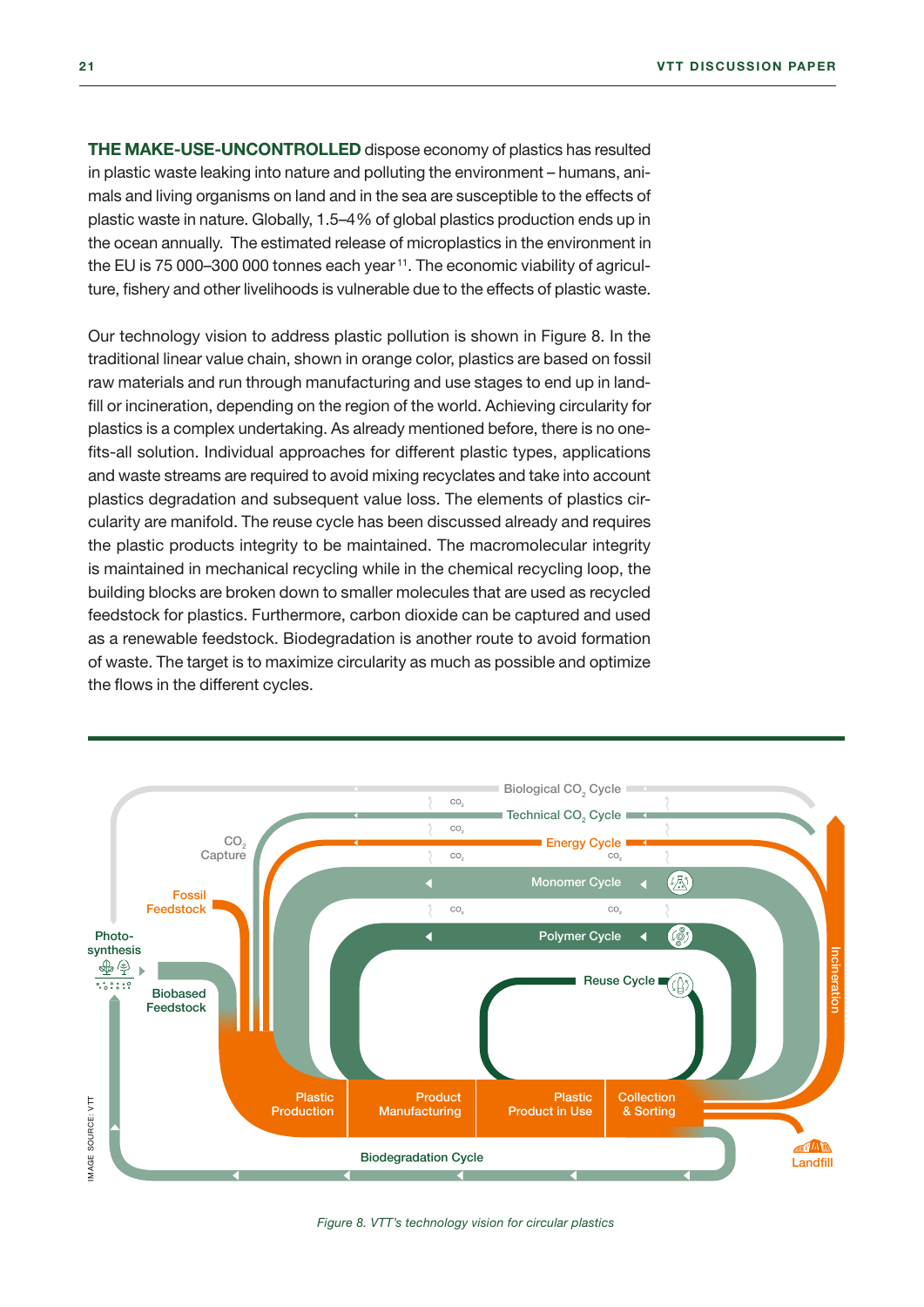#### <span id="page-22-0"></span>The Micro- and Nanoplastics Challenge

The macro-sized plastic waste is further fragmented into micro- (0.1–5 mm) and nanoplastics (1–1000 nm). This is a recent cause of concern due to the unknown effects such as mechanical irritation and exposure to chemicals, as the fragmented particles can transport possibly harmful substances with them. Apart from the fragmentation of larger plastic parts, there are also direct feeds of micro- and nanoparticles into the environment. It has been estimated that 30% of ocean plastics are micro- and nanoplastics. In marine environments, these particles have been associated with harming fish and other marine organisms, causing lower growth, reproduction and well-being and affecting biodiversity.

Micro- and nanoplastics can be categorised into primary and secondary plastic particles. Primary microand nanoplastics are manufactured plastic particles and exist in for example paints, cosmetics, medical applications, coating, and adhesives. Secondary particles are micro- and nanoplastics formed via breakdown of larger plastic fragments. These are more challenging to control, as they come from several different direct and indirect sources such as fishing nets, plastic packaging waste, cigarette filters, cleaning and personal care products, car tires, synthetic textiles and their washing, agricultural plastic applications, irrigation, sewage sludges – the list goes on.

#### GOING BEYOND

#### Removing Micro- and Nanoplastics from Waste Water

It is crucial to establish globally functioning collection and recycling systems and to increase recycling rates in order to stop waste leakage and further pollution of the environment. One batch of laundry from a washing machine can release more than 1 million microfibres into the waste water, eventually ending up in the open waters if not caught. For washing machines, filters are already on the market to trap microplastics, but how do we catch and remove nanoplastics? We envision coagulants to remove micro- and nanoplastics that could be used in many applications varying from washing detergent to waste water treatment plants.

The following sections will examine these circular elements in detail.

#### 4.1. SORTING AND SEPARATION OF PLASTIC WASTE

After collection, plastic waste is separated and pretreated before the actual recycling process. Plastic properties are very much defined by polymer type and its molecular weight. If different plastic types are mixed during recycling, the value of the recyclate is often lost. Therefore, it is essential that plastic types are carefully separated before reprocessing. Plastics can be identified on the basis of physical properties, spectroscopy or visual inspection. Separation at recycling sites is typically handled manually or automated based on optical identification. However, these technologies have limitations, mainly due to high error margins.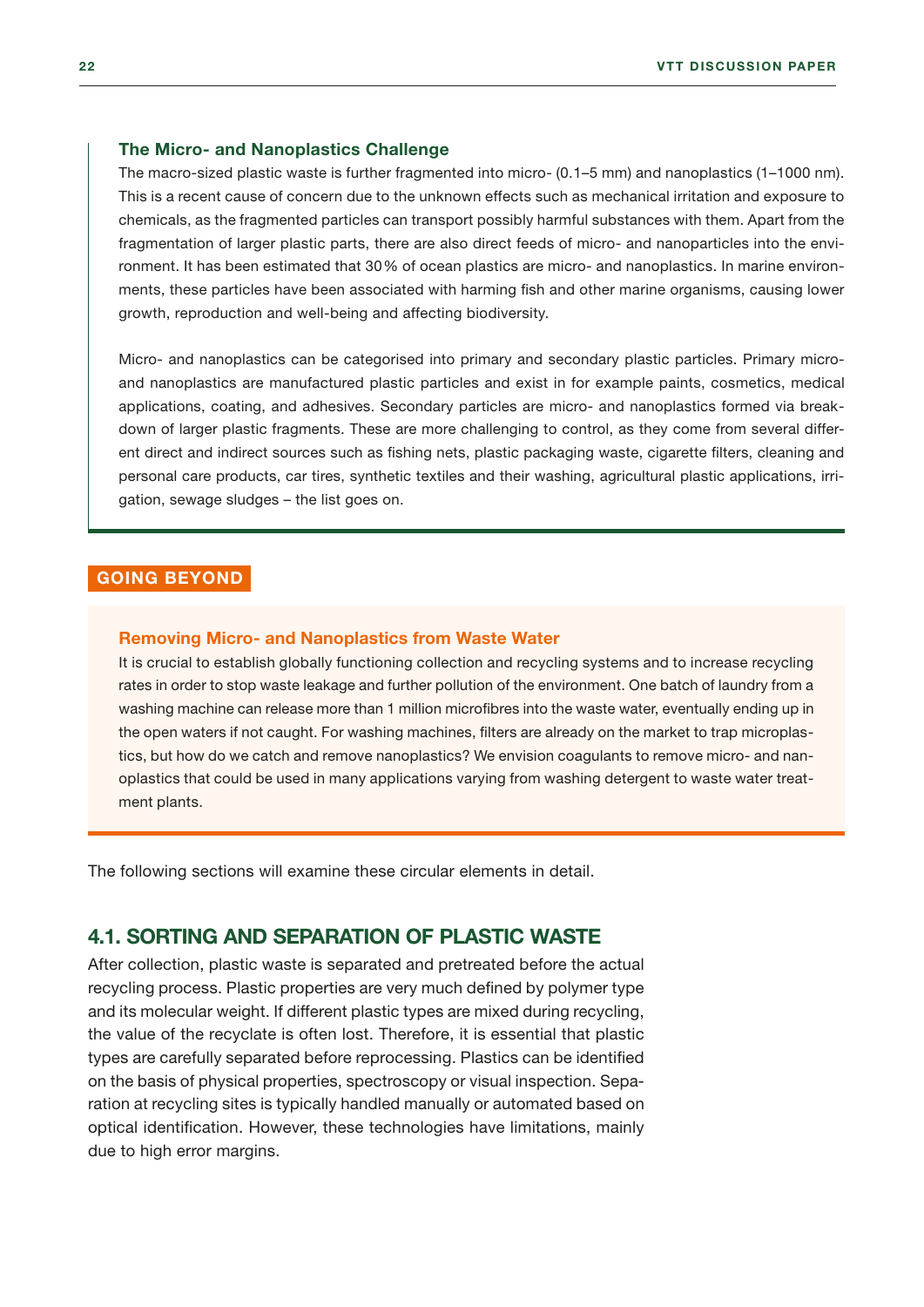<span id="page-23-0"></span>Plastics containing high loads of harmful additives, such as brominated flame retardants and phthalates, are not currently analysed with optical sensor systems. Therefore, future development in sorting and separation will move to unique markings of plastics that are easily recognized online and will go well beyond the material type. These markings will contain information on additives, application and any other information that is relevant for re-processing.

#### GOING BEYOND

#### Seeing Below the Surface

Identifying additives in plastics broadens the range of recyclable plastics and has the potential to increase the recycling rates significantly. This will be useful especially with plastics containing halogenated compounds such as bromine (flame retardants) in electronics, electrical equipment, furniture, vehicles and construction. These additives are essential for safe product use, but limit the recycling possibilities immensely due to regulations restricting the use of these substances in new products. Furthermore, these substances are hazardous in vapour, liquid and dust form. Currently, the recycling centres analyse the halogenated content of batches from samples offline.

Online identification and efficient sorting based on harmful additive concentrations, even below a few percent, is an interesting business opportunity for recyclers, as more plastics can be recycled and higher value can be achieved. Improved identification will contribute to reaching the plastic waste recycling target set in the EU: 55% by 2030. It also has the potential to decrease the amount of plastic waste ending up in incineration and hence to decrease the carbon footprint and enhance material circularity.

**Online** identification and removal of harmful substances to increase safety and value

#### 4.2. MECHANICAL RECYCLING – IMPROVING RECYCLATE QUALITY AND INCREASING RECYCLING RATES

Mechanical recycling is currently the main technology for the recycling industry and focuses on thermal re-processing of waste plastics to recyclates. Mechanical recycling implies that, although the actual product is destroyed, the molecular integrity of the plastic is retained. However, thermal reprocessing causes material degradation and the effect is already significant after a few extrusion cycles. Mechanical recycling is a preferred choice for well-separated and clean plastic waste streams in order to provide the highest value and best possible quality for recyclates.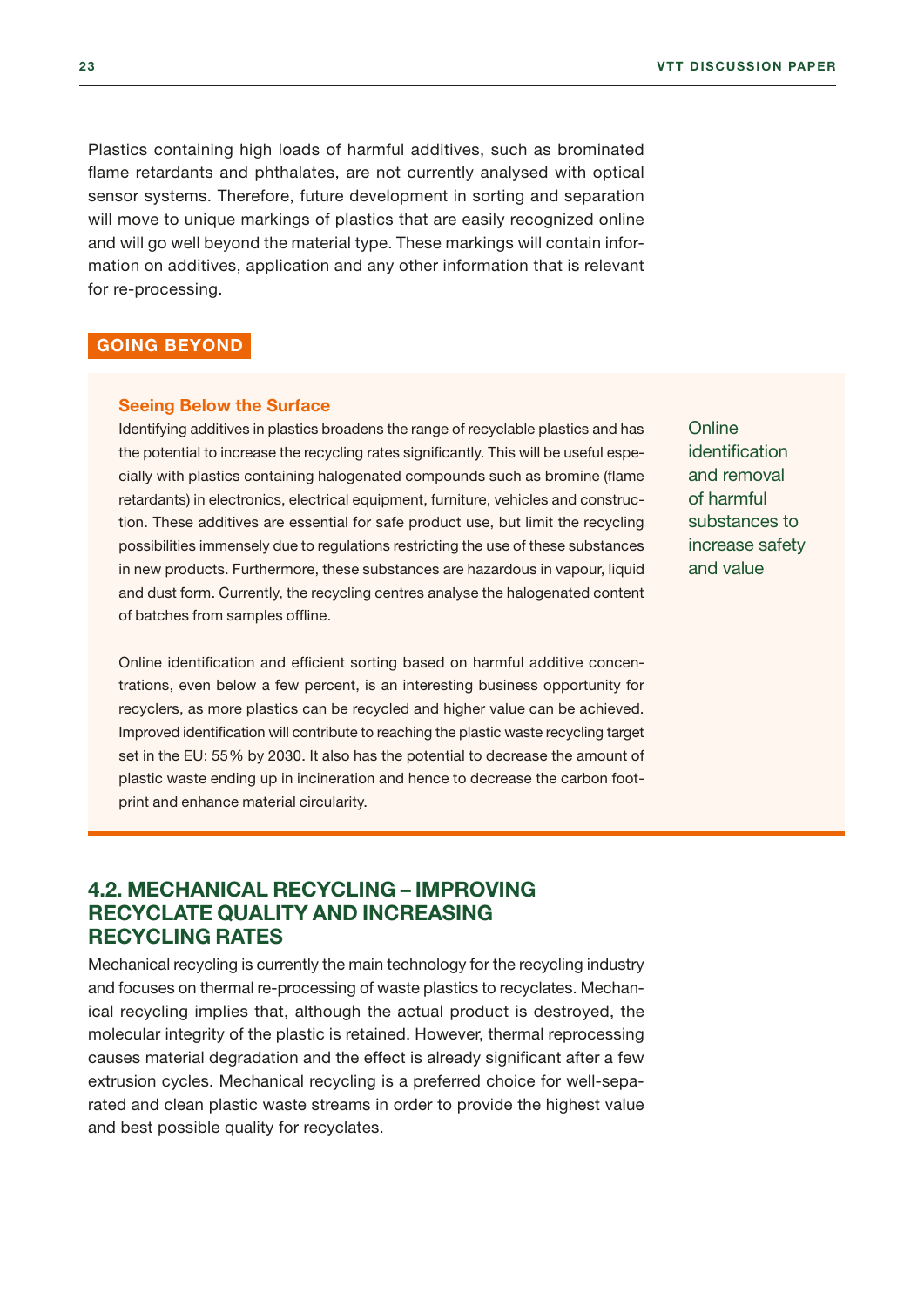#### GOING BEYOND

#### Counteracting Decrease in Recyclate Quality During Mechanical Recycling: Infinite Recyclates

Thermal reprocessing has a strong degradation effect on plastic. If not counteracted, only a few recycling loops are practically feasible before the plastics lose their mechanical properties and the possibility for use of recyclates in similar value applications is lost. However, we already have concepts to fix broken polymer chains and create new chain connections.

Figure 9 depicts the process steps from waste collection, sorting, pretreatment, actual reprocessing and recyclate valorization. The smart reprocessing is carried out in a two-extruder set-up. The melt flow behaviour of the recyclate is measured after the first extruder and the viscosity after the second extruder. Smart control algorithms adjust the feed of virgin polymer, polymer chain repair agents and compatibilizers before the second extruder in order to counteract the detrimental effects of feedstock quality variations and polymer degradation.

Applying polymer chain repair and new chain connections in the mechanical recycling process and combining them with the adaptive feed control developed by VTT will increase the recyclate quality significantly, as well as the recycling rates, and bring us closer to infinite circularity.

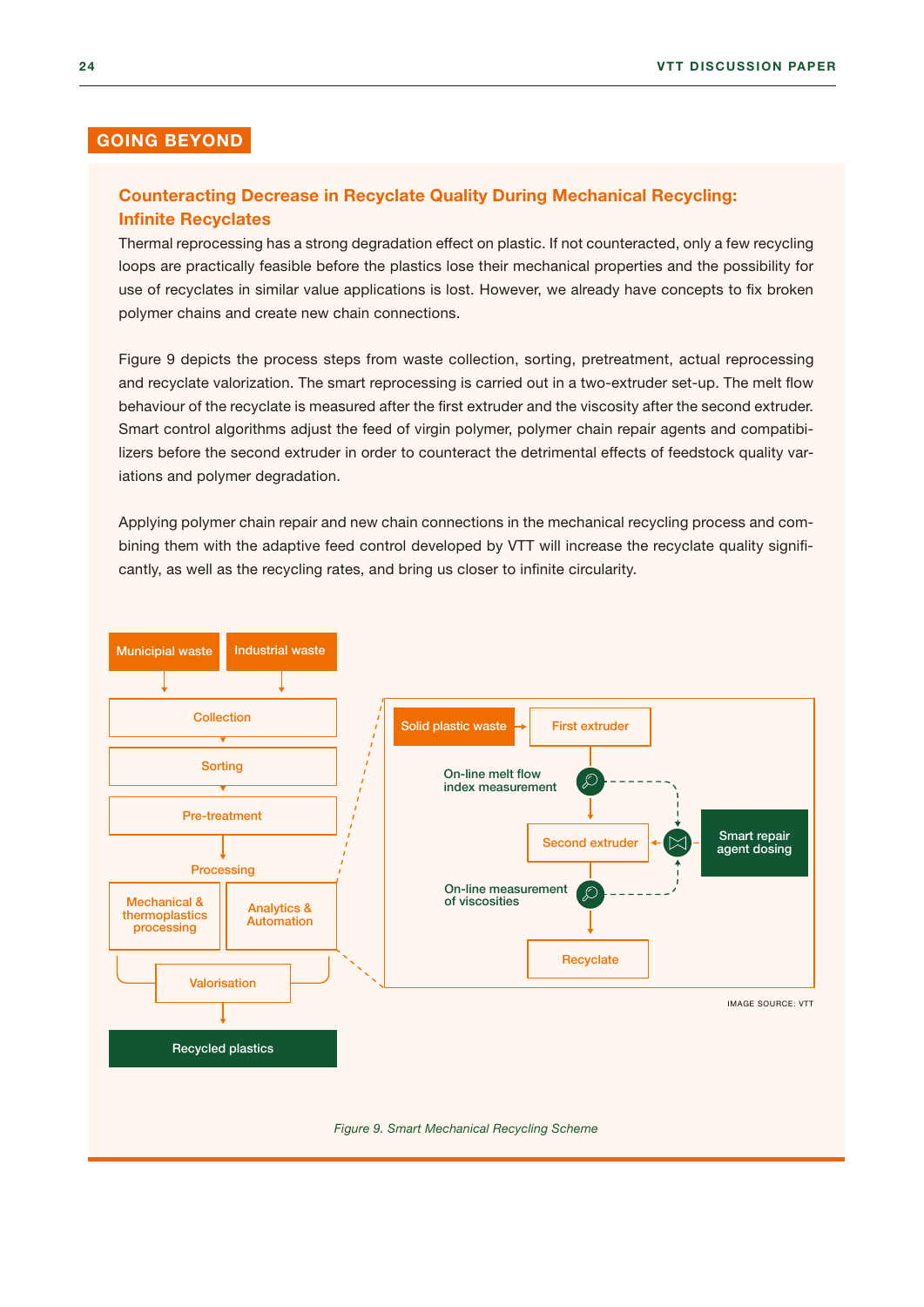#### <span id="page-25-0"></span>GOING BEYOND

#### Turning the Varying Feedstock Challenge into an Opportunity

The main challenges in mechanical recycling are varying feedstock quality and polymer degradation. Feedstock quality variations are mainly due to inefficient sorting and separation of polymer types. It is a generally accepted perception that recyclates based on mixed plastics are of low value. Available studies confirm that this perception is generally correct. However, there are also indications that certain combinations do not dramatically decrease the plastics performance12. Part of the problem is caused by non-miscible fractions of different polymers. We envision that through the smart use of compatibilizers, the effects can be mitigated and value created for previously worthless recyclates. Furthermore, certain combinations and plastic reprocessing side streams can improve the properties of recyclates.

#### 4.3. CHEMICAL RECYCLING TECHNOLOGIES TO TREAT CHALLENGING PLASTIC WASTE FRACTIONS

Many of the plastic waste streams that are not suitable for mechanical recycling, for example due to complex multi-material products or contaminants, can be recycled chemically. Chemical recycling typically implies breaking of the polymer chains and it can be achieved by several different technologies. It should be taken into consideration that chemical recycling is rather energy and/or chemical intensive processing if compared to mechanical recycling processes.

Chemical recycling is not yet applied in industrial scale, due to the lack of a constant and affordable feedstock supply as well as unclear legislation. In Europe in 2017, over 5 million tonnes of plastic waste was mechanically recycled and only around 50 000 tonnes was chemically recycled. In our vision, chemical recycling will increase the overall recycling rates significantly and will be complementary to mechanical recycling, as it includes plastic waste streams that are not suitable for mechanical recycling. We foresee that eventually up to one third of all plastic waste will be suitable for chemical recycling.

It is important to assess the net benefit when selecting the ecologically and economically most suitable route for plastics circularity.

For some plastics, waste incineration can be the most feasible end-of-life option. It is possible that plastics containing harmful substances can be burnt in incinerators, if the incinerator is able to remove the harmful substances from the smoke gases. Many plastics have a good heat value, making them good inputs for waste-to-energy plants.

In our vision, chemical recycling will increase the overall recycling rates significantly and will be complementary to mechanical recycling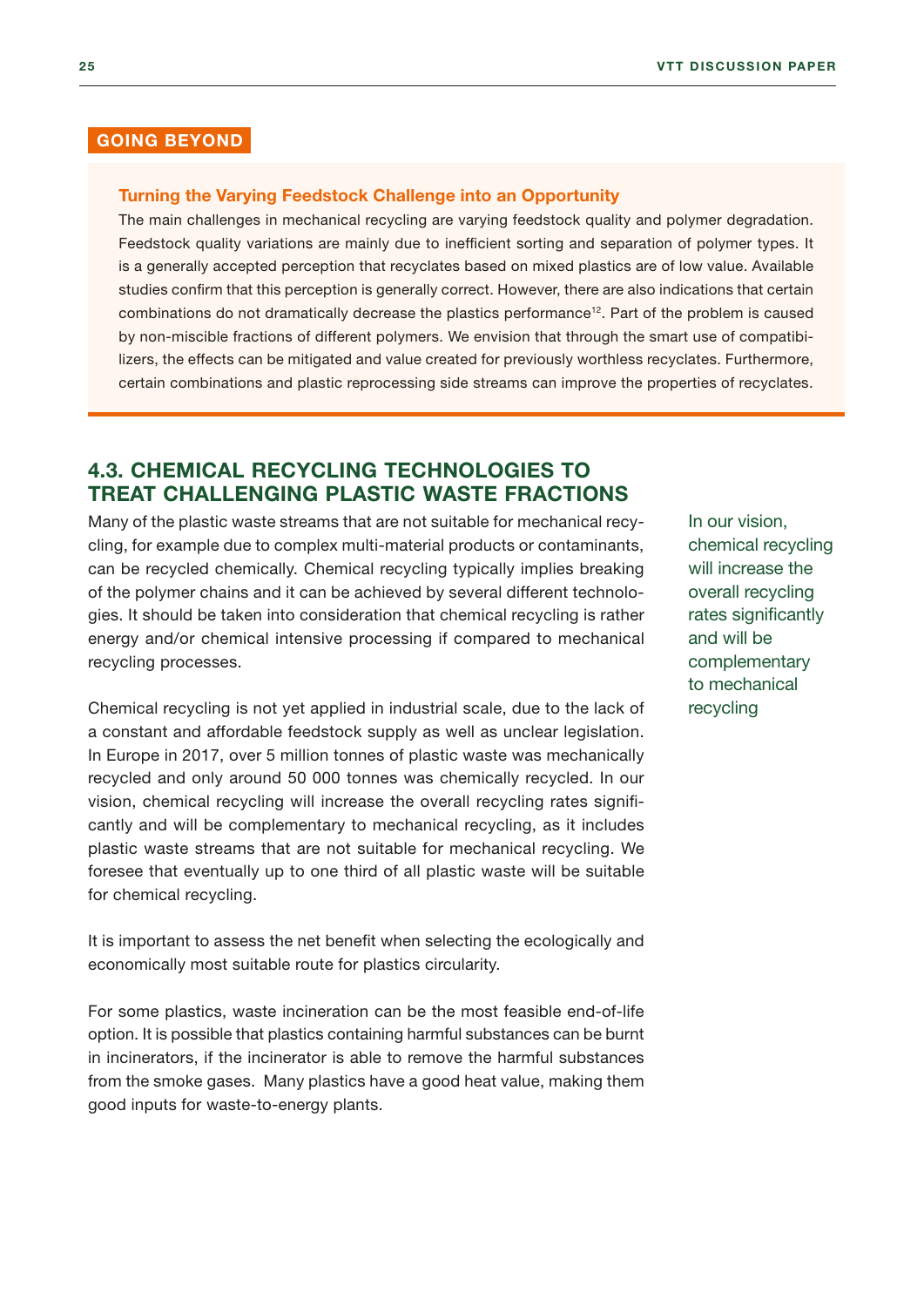#### <span id="page-26-0"></span>4.3.1. SOLVOLYSIS AND DEPOLYMERIZATION

Solvent-based recycling covers a wide range of techniques. It includes technologies in which plastics are dissolved in sub- or supercritical solvents. The main benefit is efficient removal of harmful substances from the plastics without destroying the polymer chain. This technology is currently still limited to certain plastic types, e.g. polystyrene, and strictly speaking it is not chemical recycling as the polymer chain remains intact. Some refer to it as physical recycling.

Solvents can also be used for depolymerisation: in these processes the plastics are not only dissolved, but the polymer chain is also broken down or depolymerized. The general rule is that condensation polymers, such as nylon and polyesters, are easier to depolymerise than polymers without heteroatoms in the chain. The reaction products are usually monomers that can be re-polymerized, or other useful chemicals.

Although this approach is an elegant way to recover clean polymer building blocks, it is practically limited to a small fraction of the plastic waste.

#### 4.3.2. THERMOCHEMICAL RECYCLING

In contrast to many other material recycling technologies, the benefits of thermal technologies are that they are highly flexible with regard to the input streams. While the technologies are typically CAPEX intensive, the investments required to sort or clean the feedstock can be minimised. The technologies allow handling of heterogeneous mixtures, laminated packaging materials and various composite structures. In practice, thermal refinement technologies are capable of processing almost all types of plastic waste. In contrast to incineration, not only is the energy recovered, but valuable building blocks for materials are also obtained as products of thermochemical recycling processes.

Thermochemical recycling can be further divided into pyrolysis and gasification. Both technologies have already existed for decades for the conversion of other waste streams and biomass into fuels. We foresee a strong shift in thermochemical recycling of plastic wastes from conversion to fuels towards production of monomers and other valuable chemicals.

Although polyolefins are the most commonly used plastics, they are also difficult to recycle compared to polyesters or polyamides. However, we have evidence that thermochemical recycling of polyolefins gives good monomer recovery yields.

We foresee a strong shift in thermochemical recycling of plastic wastes from conversion to fuels towards production of monomers and other valuable chemicals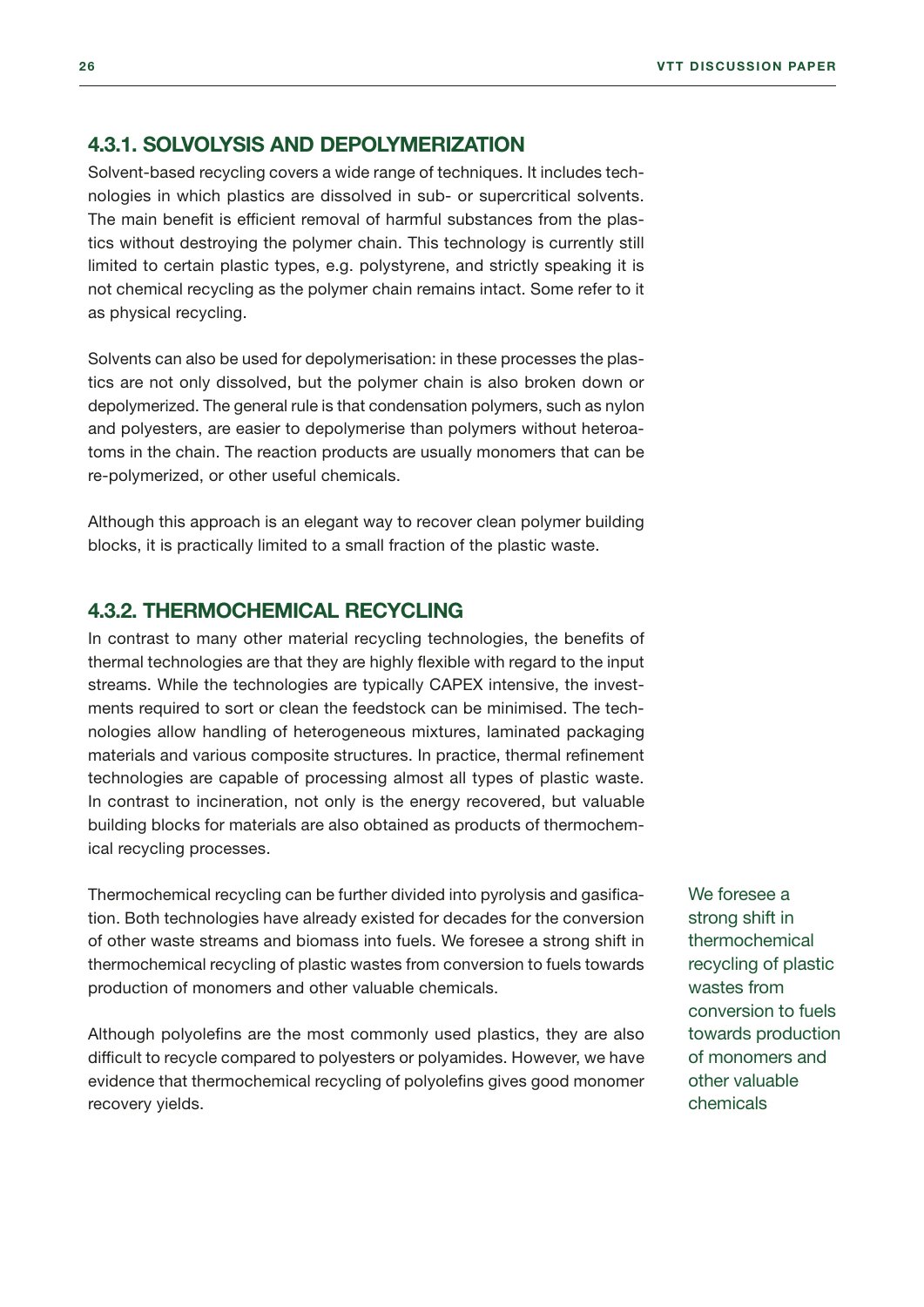#### **Pyrolysis**

Pyrolysis involves using heat and anoxic conditions to break down plastic waste into compounds of smaller molecular size, yielding a liquid or waxy mixture as well as gases. Pyrolysis allows plastics to be recycled even when the plastic waste consists of different types of plastic or composites, or contains other organic or inorganic material or impurities. Any impurities are generally removed and become part of the carbonised residue of the process.

The primary output from pyrolysis is a wax or liquid oil. Pyrolysis can be implemented cost-effectively on a smaller scale than gasification, enabling a decentralised and integrated pyrolysis approach. It also allows recycling of materials that are collected in insufficient volumes for feasible mechanical recycling.

Pyrolysis can produce monomers with good yields from certain types of plastic (PS, PMMA, PA-6). Pyrolysis can use plastic inputs containing polyolefins (PP, PE) to make fuel for diesel engines, components for creating alloys or inputs for oil refineries. Catalytic pyrolysis allows the recovery of olefins from polyolefins.

#### **Gasification**

Gasification is a technology that uses solid or liquid raw materials to make gaseous products suitable for further processing or other uses. The gasification process can be implemented in different ways, such as fixed bed, fluidised bed or entrained flow gasification. The reaction gases can also be selected according to the desired end product, so the reaction gas may be air, steam, oxygen or a mixture of these. In certain special cases, other reaction gases can be used, such as carbon dioxide.

The most suitable gasification solutions for recycling plastic waste are those that yield hydrogen and carbon monoxide, which can then be used to produce various plastics or chemicals. Under certain conditions, it is possible for gasification to yield monomers directly, among other products. Impurities can be removed from the gaseous end product using gas purification, and therefore contaminated plastic waste can also be used to produce a clean raw material.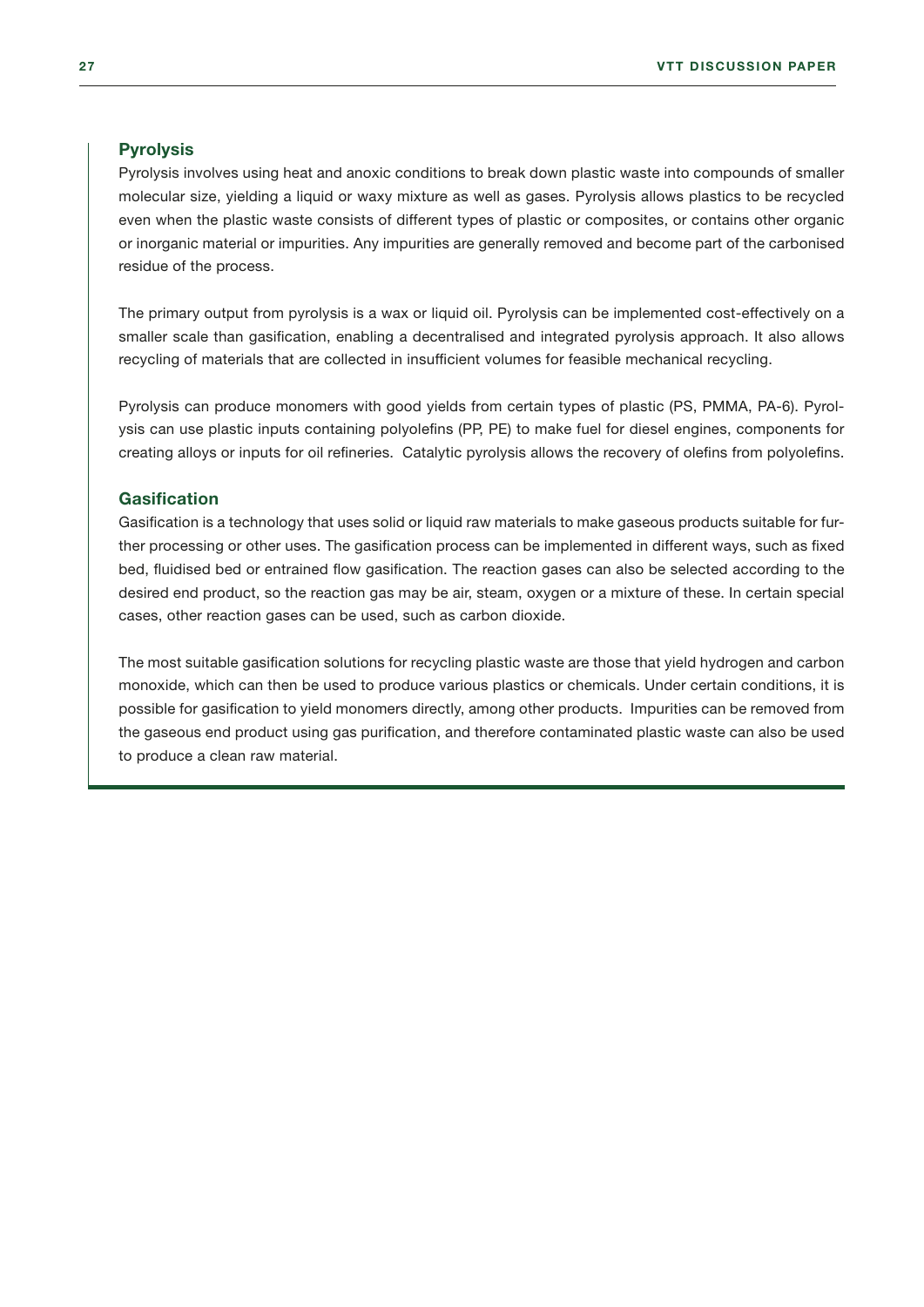#### <span id="page-28-0"></span>4.4. RECYCLING SOLUTIONS FOR CONTROLLED END-OF-LIFE MANAGEMENT

Biodegradation is a process in which the molecular structure of a material is broken down through the metabolic activity of microorganisms – such as bacteria, yeasts and molds. These microorganisms use organic substances as a source of carbon, oxygen, nitrogen and energy. Biodegradation can also be defined as chemical modification of materials. It is a prerequisite for processes such as composting, which is biodegradation under specific conditions. Biodegradation rate and degree should always be linked to the type of environment and the conditions. The main four biodegradation environments for polymers and plastic products are soil, aquatic, landfill and compost. All environments have different microorganisms and conditions such as temperature, moisture, pH, and available oxygen. In theory, microorganisms can biodegrade all organic materials. However, from the perspective of microorganisms, plastic waste has been in the environment too short a time for them to adapt and synthesize their polymer-specific enzymes for plastic waste degradation. This is why different biotechnical solutions have been developed to effect and control the biodegradation process, for example to depolymerise polymers.<sup>13,14,15</sup>

**Biodegradation** rate and degree should always be linked to the type of environment and the conditions

#### 4.4.1. BIOTECHNICAL RECYCLING

Not all bio-based plastics are biodegradable. The source of the feedstock does not determine the biodegradability. The rate of biodegradation can be very slow, even so slow that the material is considered to be non-degradable. For example, biodegradable polymer can decompose within weeks in optimum conditions, whereas it may remain almost unchanged in cold seawater. We envision biotechnical solutions to enhance biodegradability and provide bio-based recycling options of plastics. The biotechnical recycling of plastics emphasises:

- 1. The identification and modification of microbes or microbial flora that can break down plastics and the development of microbial recycling solutions;
- 2. The development of enzyme reactions specifically targeted at depolymerising plastic polymers to monomers

Not all bio-based plastics are biodegradable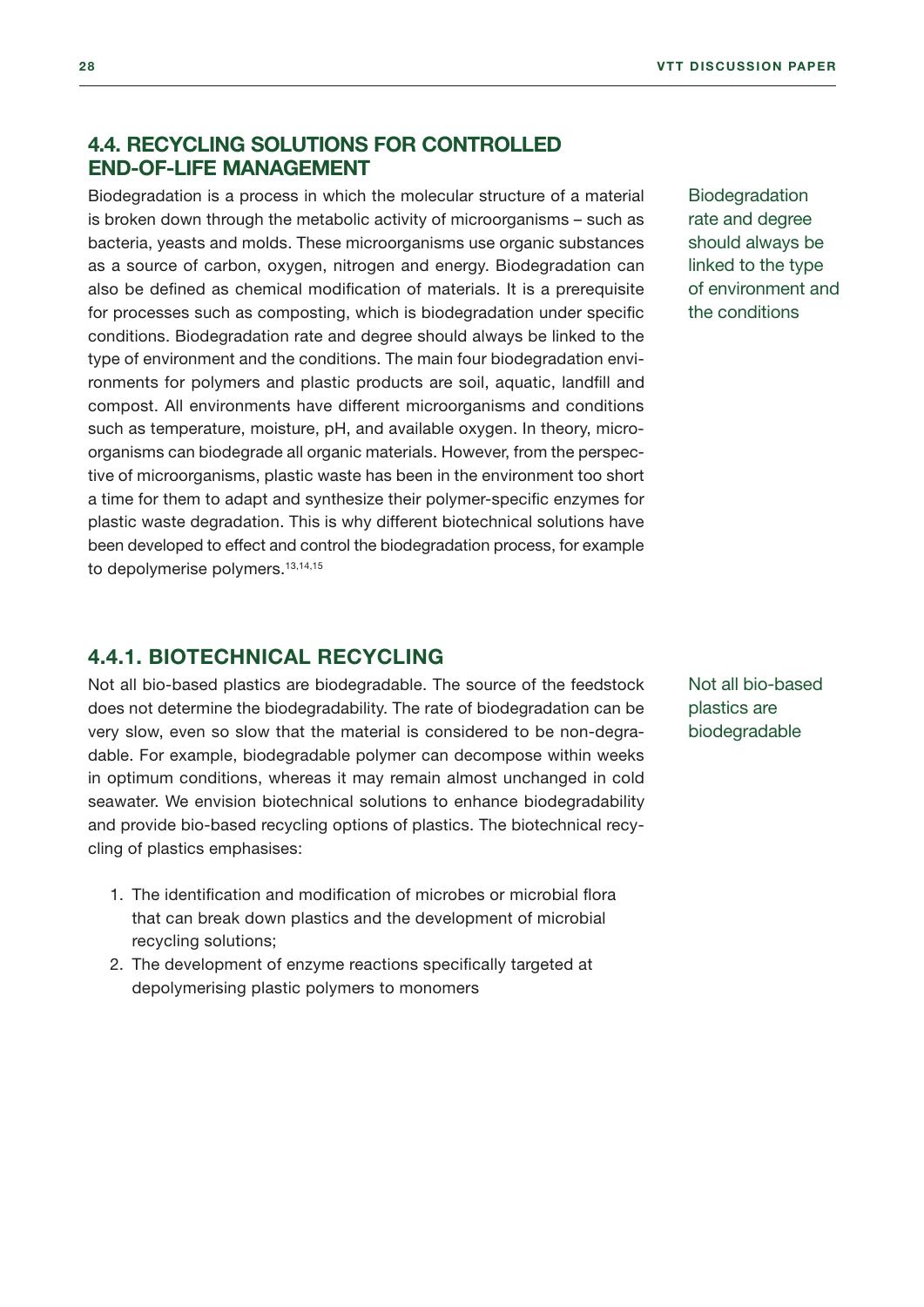#### <span id="page-29-0"></span>GOING BEYOND

#### Enzymes Remove Elastane from Textile Waste

Globally in 2015, 63% of the virgin feedstock for produced clothing was plastic-based and despite efficient collection practices in some countries, 73% of produced clothing ended up in landfills or incineration.16 Elastane is used with synthetic and natural fibres in textiles for its super stretchability. Elastane content in clothes varies typically between 5 and 10%. However, elastane is causing problems in textile recycling processes, for example it tangles around screw conveyors and disturbs processes to recycle other textile materials. We envision a biotechnical solution to remove elastane as a pretreatment step from textile materials before their recycling process. This would make recycling of textiles more feasible and ensure higher recyclate quality and furthermore, contribute to the decrease of environmental impact of textiles.

#### 4.4.2. COMPOSTING

Composting is biological degradation of organic waste under controlled conditions in a specific environment. For certain biodegradable plastics, industrial composting can be the preferred end-of-life option. However, it should be noted that biodegradable polymers should not be used as single-use materials but kept in circulation.The composting process provides high quality compost for soil remediation and fertilization. The quality of the compost depends on the materials and how they are degraded. For safety in a circular plastics economy, it is crucial to properly investigate and design the biodegradability and compostability of materials so that the composts do not contain undegraded fragments such as secondary microplastics that end up in the environment as a plastic pollutant.

#### The Effects of Micro- and Nanoplastics in Biodegradation

Micro- and nanoplastics are difficult to detect and remove from the environment, oceans, soils and air. As most plastics do not biodegrade, the micro- and nanoplastic pollution can remain in nature for hundreds of years, and thus begins to accumulate. Furthermore, it has been estimated that agricultural soils could hold even 4 to 23 times more microplastics than marine systems – in a kg of soil, there can be over 40,000 microplastic particles. Concentrations of polyethylene fragments in soil have been reported even up to 500 kg/ha in China, typically globally between 60-300 kg/ha.<sup>17,18,19</sup> Micro- and nanoplastics can originate from biodegradation residues and sludges. If the materials do not degrade properly in the composting process, the residue used for example as soil remediation material is a direct source of micro- and nanoplastics in the environment.

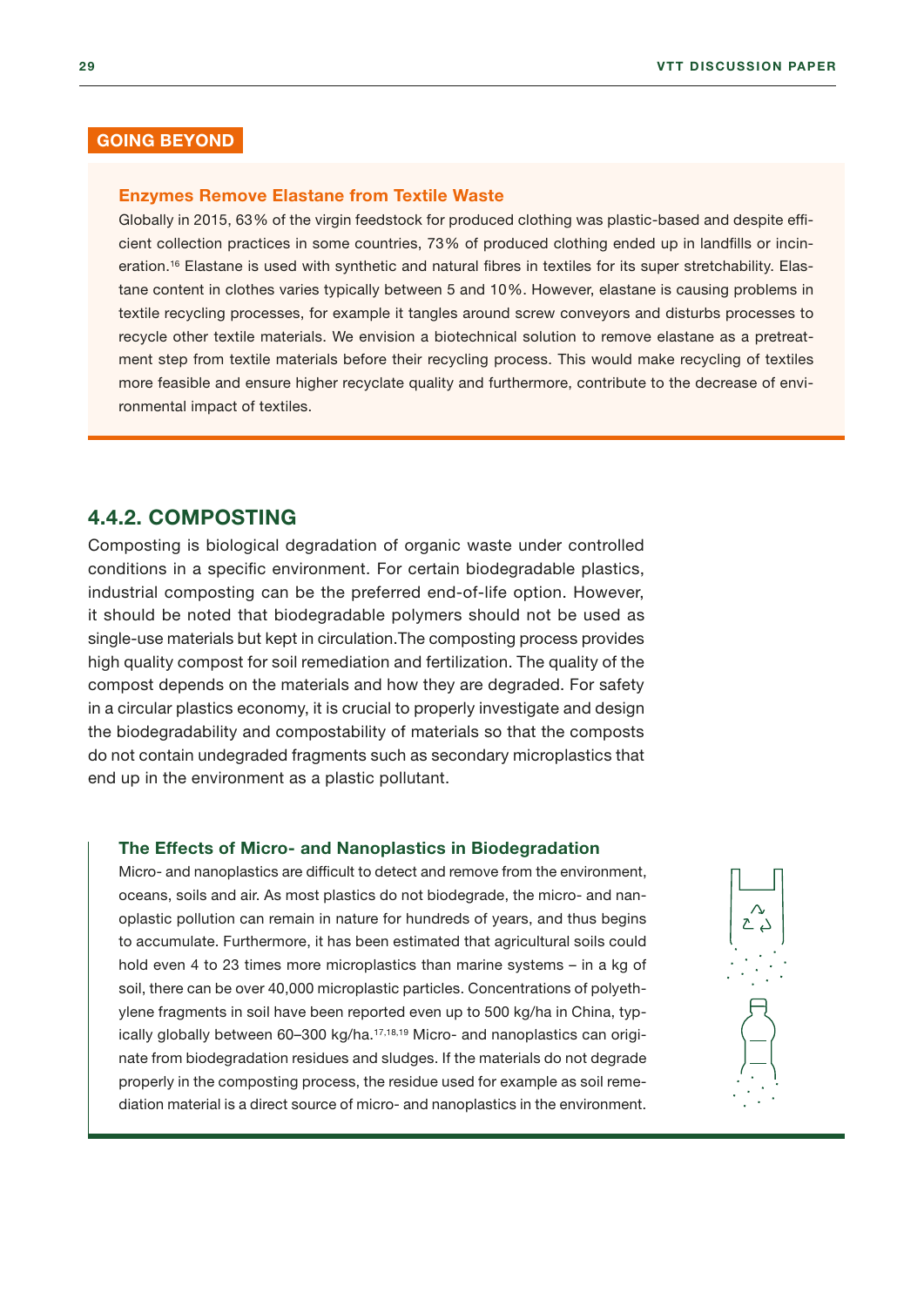#### <span id="page-30-0"></span>4.5. SUMMARY OF RECYCLING METHODS

We have already established that there is no one-fits-all solution for plastics recycling. The decision for the right recycling method is dependent on many parameters. The composition of the waste stream and ease of separation predetermine the recycling route. If the plastic waste is well sorted, mechanical recycling is the preferred choice. If not, chemical recycling is better equipped to handle mixed waste streams. Larger volumes improve the economy of recycling processes in general. Particularly thermochemical recycling economics are sensitive to the scale of operation.

The required purity of the recyclate also determines the recycling route. Pretreatments in addition to separation, such as solvent treatments and sterilization, might be required. Chemical recycling has an advantage as it typically breaks down the polymer building blocks into monomers that can be repolymerized and create basically a pure new polymer.

Finally, the targeted end product of the recyclate is of high importance. The economically best option must be assessed on a case-by-case basis. The aim is to maintain the value in closed loop recycling. However, sometimes open loop recycling, e.g. bottle PET to PET for textiles, gives the best possible value.

Table 1 shows the strengths, weaknesses and opportunities of the different recycling methods. In addition it shows VTT's offerings related to it.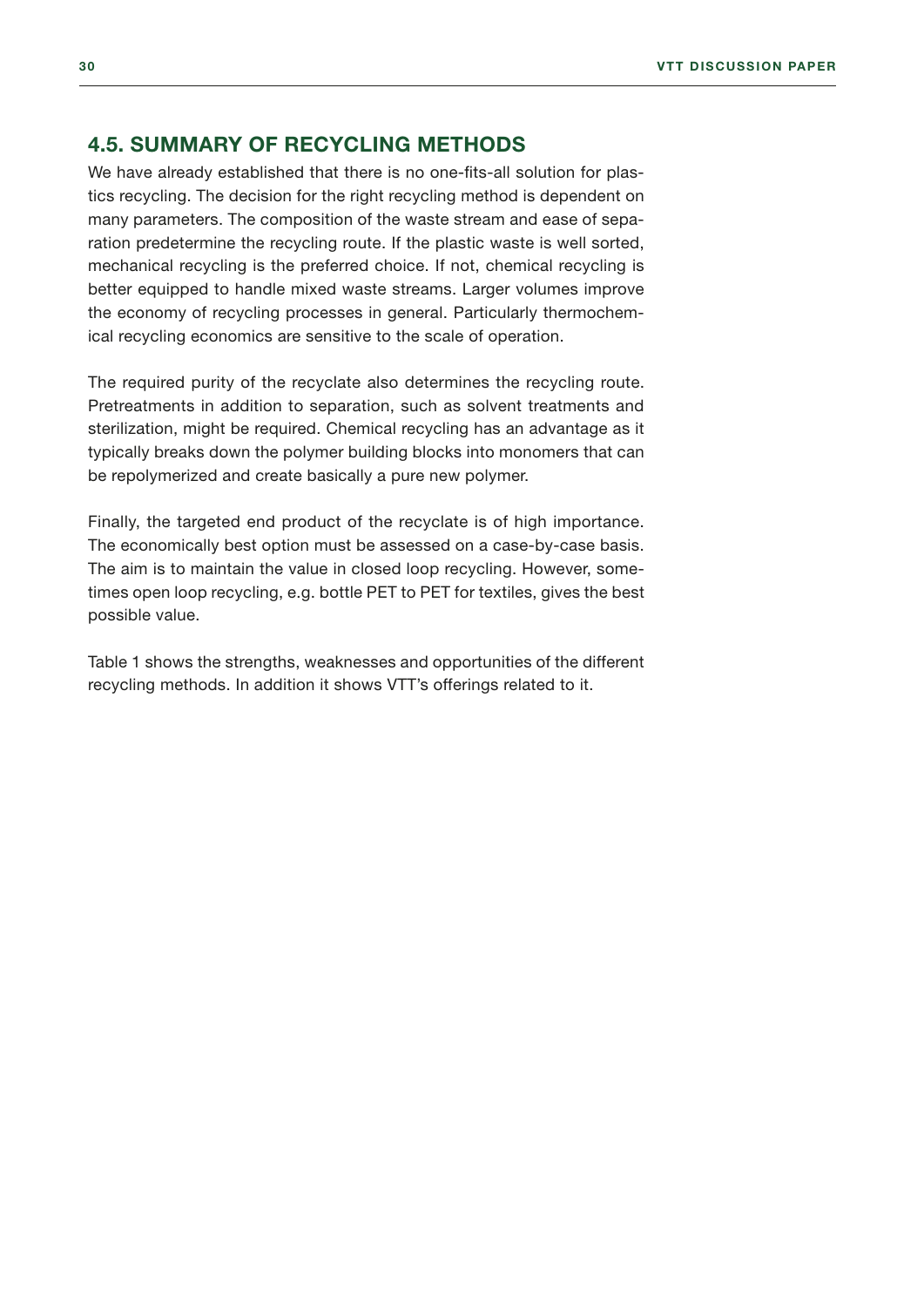|                             | <b>TECHNIQUES</b>                                                | <b>STRENGTHS</b>                                                                     | <b>WEAKNESSES</b>                                                                                       | <b>OPPORTUNITIES</b>                                                                                                    | <b>VTT OFFERINGS</b> |
|-----------------------------|------------------------------------------------------------------|--------------------------------------------------------------------------------------|---------------------------------------------------------------------------------------------------------|-------------------------------------------------------------------------------------------------------------------------|----------------------|
| <b>MECHANICAL RECYCLING</b> | Sorting                                                          | Multiple meth-<br>ods for different<br>materials<br>Well established<br>technologies | Material iden-<br>tification not<br>optimal<br>Leads to contam-<br>ination and low<br>quality recyclate | New sensor<br>developments<br>and digital water-<br>marks to improve<br>sensitivity                                     | available            |
|                             | Reprocessing                                                     | Established<br>technolgies                                                           | Feedstock<br>variation<br>Degradation                                                                   | Adaptive virgin<br>polymer and<br>additive feed<br>control to over-<br>come feedstock<br>variations<br>Molecular Repair | available            |
| SOLVENT-BASED RECYCLING     | Dissolution of<br>plastics in sub-<br>or supercritical<br>fluids | Removal of harm-<br>ful substances<br>Polymer chain<br>remains intact                | Only limited<br>applications                                                                            | Usable as pre-<br>treatment method<br>for further<br>recycling                                                          |                      |
| <b>DEPOLYMERIZATION</b>     | Hydrolysis or Gly-<br>colysis are the<br>main routes             | Recovery of clean<br>monomers or<br>useful chemicals                                 | Limited to<br>polycondensates                                                                           | Biotechnical<br>solutions                                                                                               | available            |
| THERMOCHEMICAL RECYCLING    | Pyrolysis and<br>Gasification                                    | Can handle het-<br>erogeneous<br>feedstock<br>Wide, tunable<br>product range         | <b>CAPEX</b> intensive                                                                                  | Shift prod-<br>uct slate to<br>monomers                                                                                 | available            |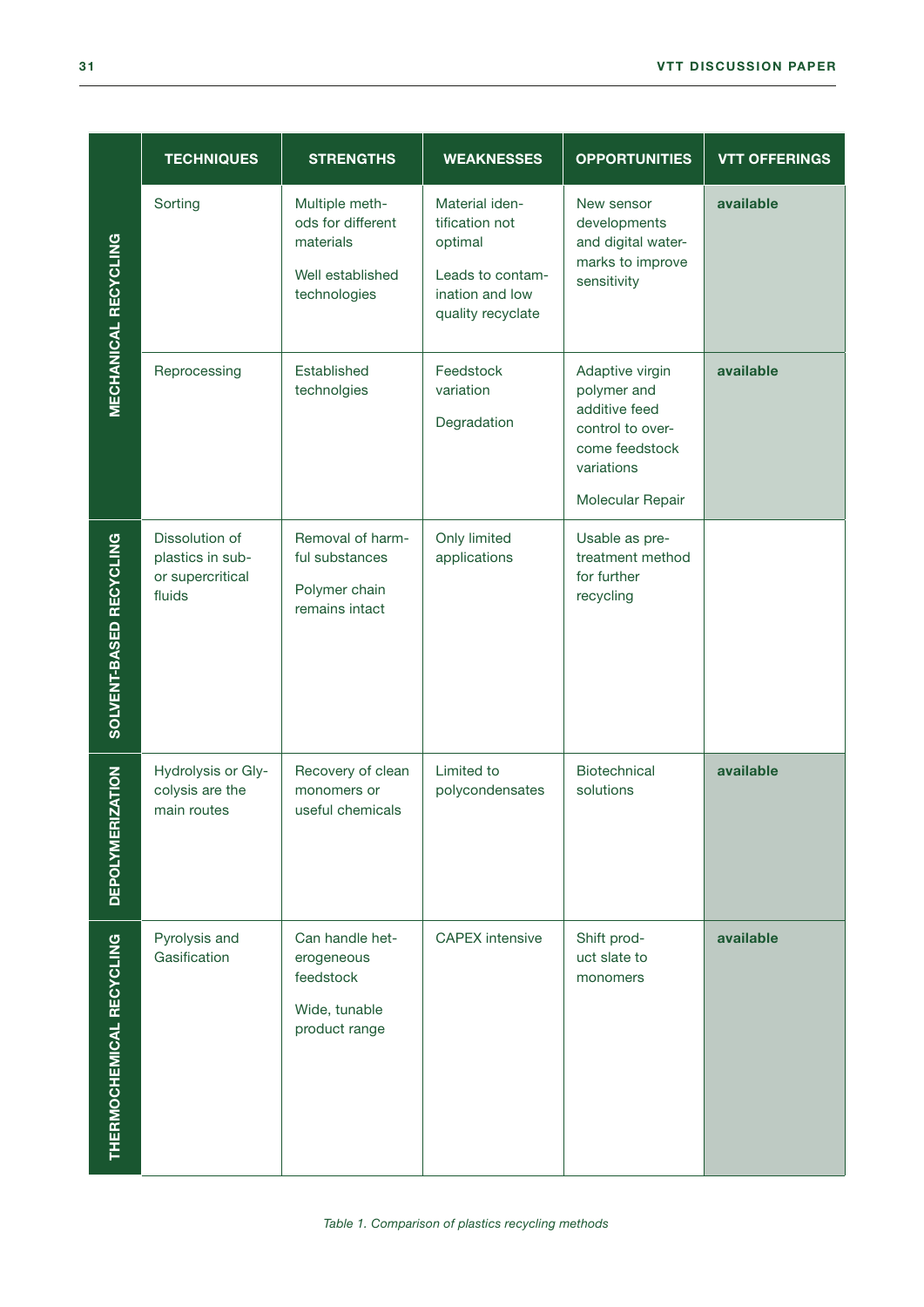<span id="page-32-0"></span>

## MAKING THE CIRCULAR PLASTICS ECONOMY CARBON NEUTRAL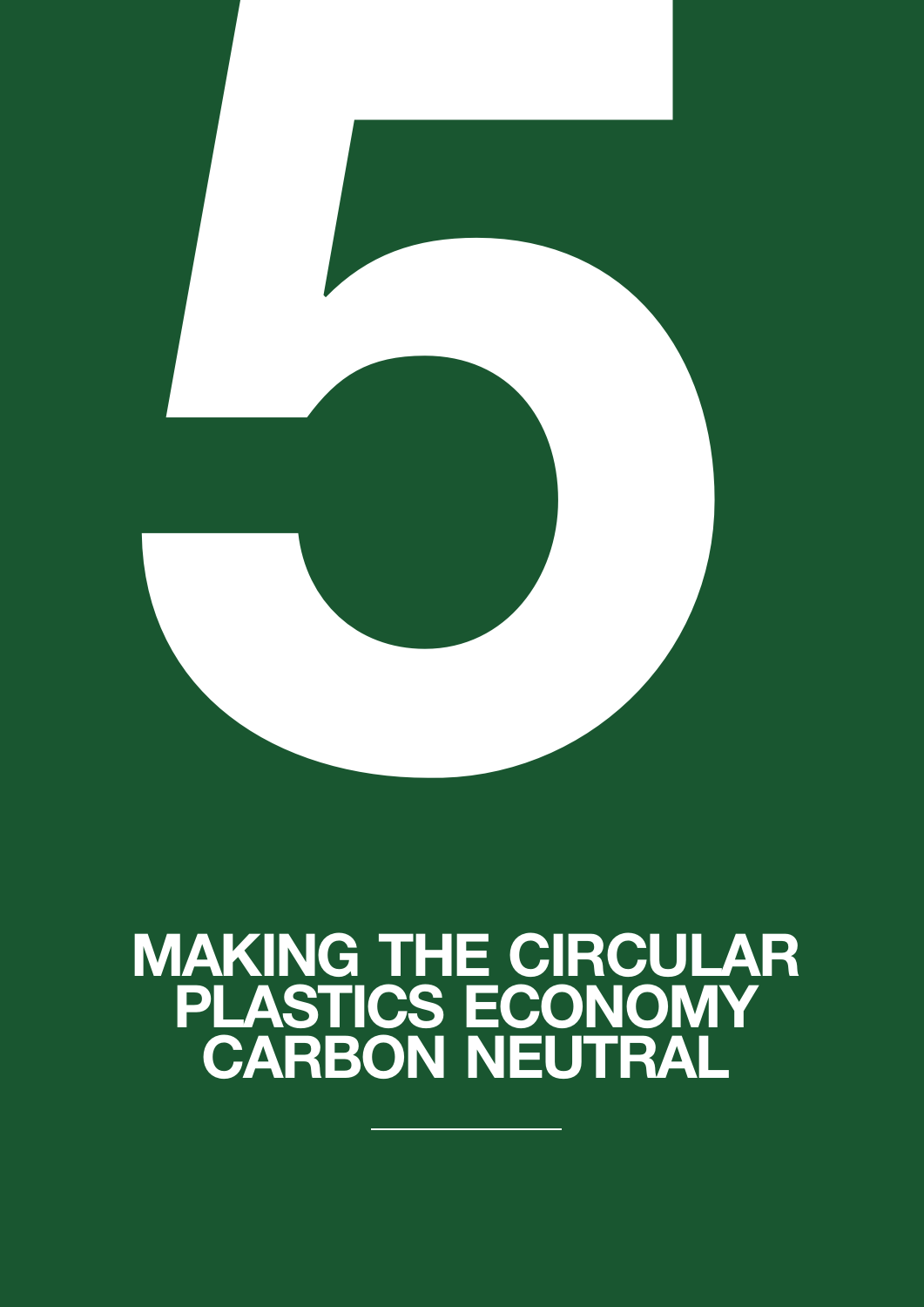PLASTICS HAVE RATHER carbon-intensive life cycles which accelerate climate change, especially due to the fact that the vast majority of plastics are made from virgin fossil raw materials. The manufacturing of plastics requires energy intensive processing and also contributes to direct greenhouse gas emissions.20 The production of fossil-based commodity plastics causes an average of 2.5 tonnes of CO $_{_2}$  emissions for every tonne of plastic produced. Furthermore, incinerating, landfilling, recycling and composting processes also release CO $_2$ . $^{\rm 20}$  The carbon present in 1 tonne of plastic materials corresponds to approximately 2.7 tonnes of carbon dioxide, which is released when the material is incinerated or completely degraded.

The industries need secure, affordable and functional feedstock for their production, which makes it challenging to decouple from virgin fossil resources. Yet the sustainability megatrend and the environmental problems linked to plastics and the plastics industry are driving change in future feedstocks. The future circular plastics economy will rely on sustainable raw materials: bio-based feedstock, carbon capture and utilization technology (CCU) based polymers and recycled plastics. The recycled plastics will mainly initially originate from the fossil-based sources, but also eventually from recycled bio-based and CCU-based polymers.

In a circular economy, the recycling of existing plastic materials is an important source for renewable carbon. However, it is clear that only recycling the fossil-based polymers will not be able to provide the lion's share of renewable carbon in a sustainable manner in the near future.<sup>21</sup> It is evident that the growth of plastics production cannot be met sustainably if the raw material base is not widened. McKinsey has estimated that 50% of plastics worldwide could be reused or recycled by 2030. This means that by 2030, up to almost one third of plastics demand could be covered by production based on previously used plastics rather than from virgin fossil feedstock. This estimate is based on a high-adoption scenario, comprising a massive increase in mechanical recycling volumes, a take-off in pyrolysis, and oil prices at around \$75 per barrel. If by 2030 the total production of plastics is doubled from today's value, taking into account McKinsey's estimate of increased recycling, the use of virgin fossil raw materials would still grow by one third. This simple calculation shows that even if the increased recycling of plastics does take place, there will still be an enormous need to use alternative raw materials, such as cellulose, starch, sugars, fats and oils, and CO $_{\textrm{\tiny{2}}}$  from the atmosphere.

The future circular plastics economy will rely on biobased feedstock, carbon capture and utilization and recycled plastics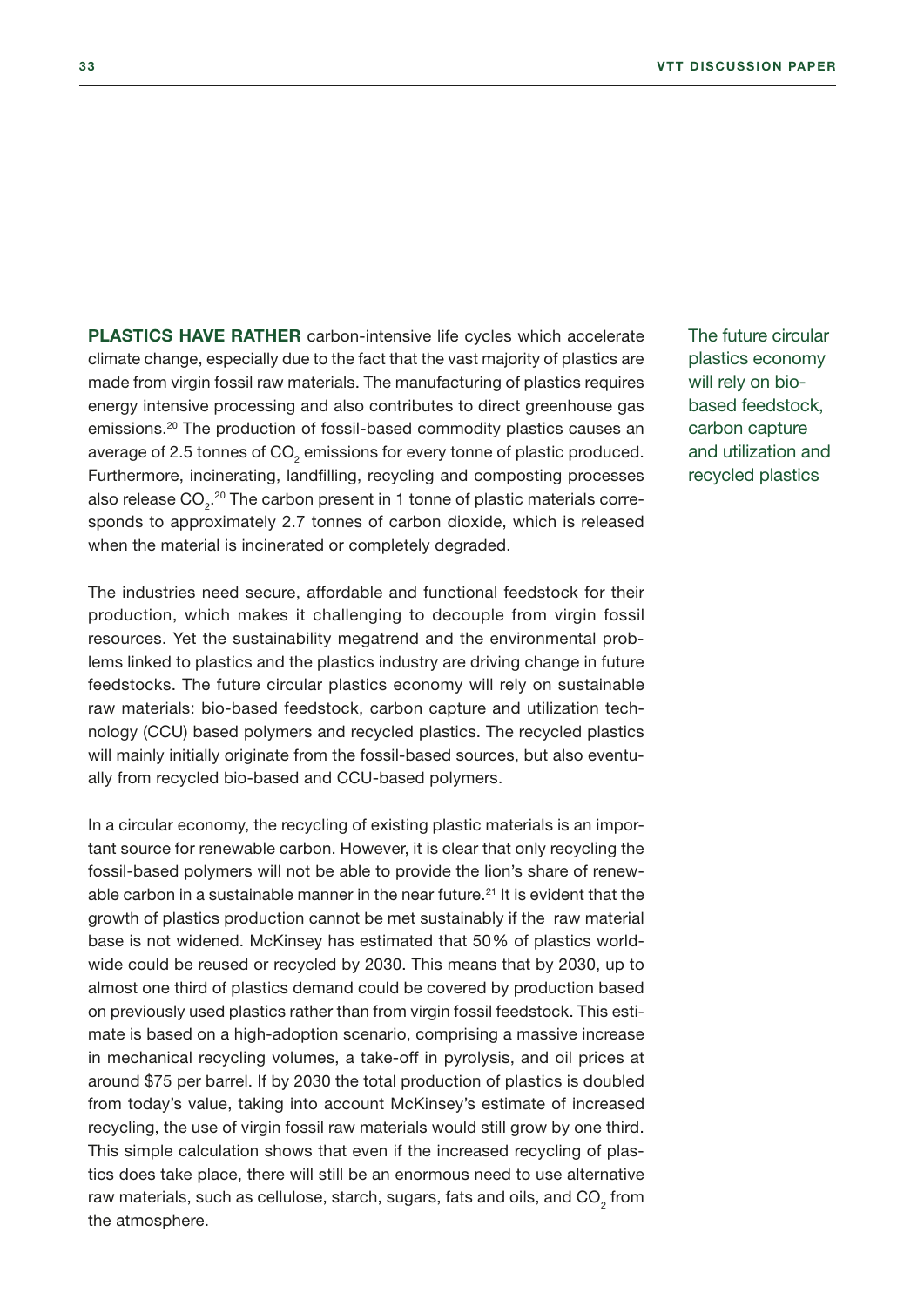#### <span id="page-34-0"></span>5.1. BIOBASED FEEDSTOCK

Bioeconomy has an integral role in the future circular plastics economy in decreasing feedstock dependence on virgin fossil resources. Biomass utilized for bio-based plastics and plastic replacing alternatives can originate from several natural resources: biomass from agriculture and forestry, algae and marine biomass, as well as different agricultural and process side- and waste streams such as food waste, biowaste, ashes and dusts, rejects and recovered materials, etc. In some applications the plastic can be replaced, for example by foamed cellulose instead of polystyrene for package cushioning. Cellulose is an integral structural component of green plants and some algae as well, and it is the most abundant renewable resource in the world. It is a multi-purpose material of the future for example in composites, high-performance plastics, membranes, filters and foams.

#### Renewable Materials in Finland

Cellulose fibre products are on the market and we all know and use them. On top of that there are new innovative materials under development. The innovation pipeline includes materials such as thermoplastic cellulose and nanocellulose.

One of the most significant properties of packaging manufactured from wood fibre is its recyclability. The same fibre may be recycled from one product to another four to seven times until it becomes shorter and its technical characteristics disappear. Eventually, the fibre becomes a valuable biofuel. Carbon remains bound in the product for as long as the fibre is in circulation.

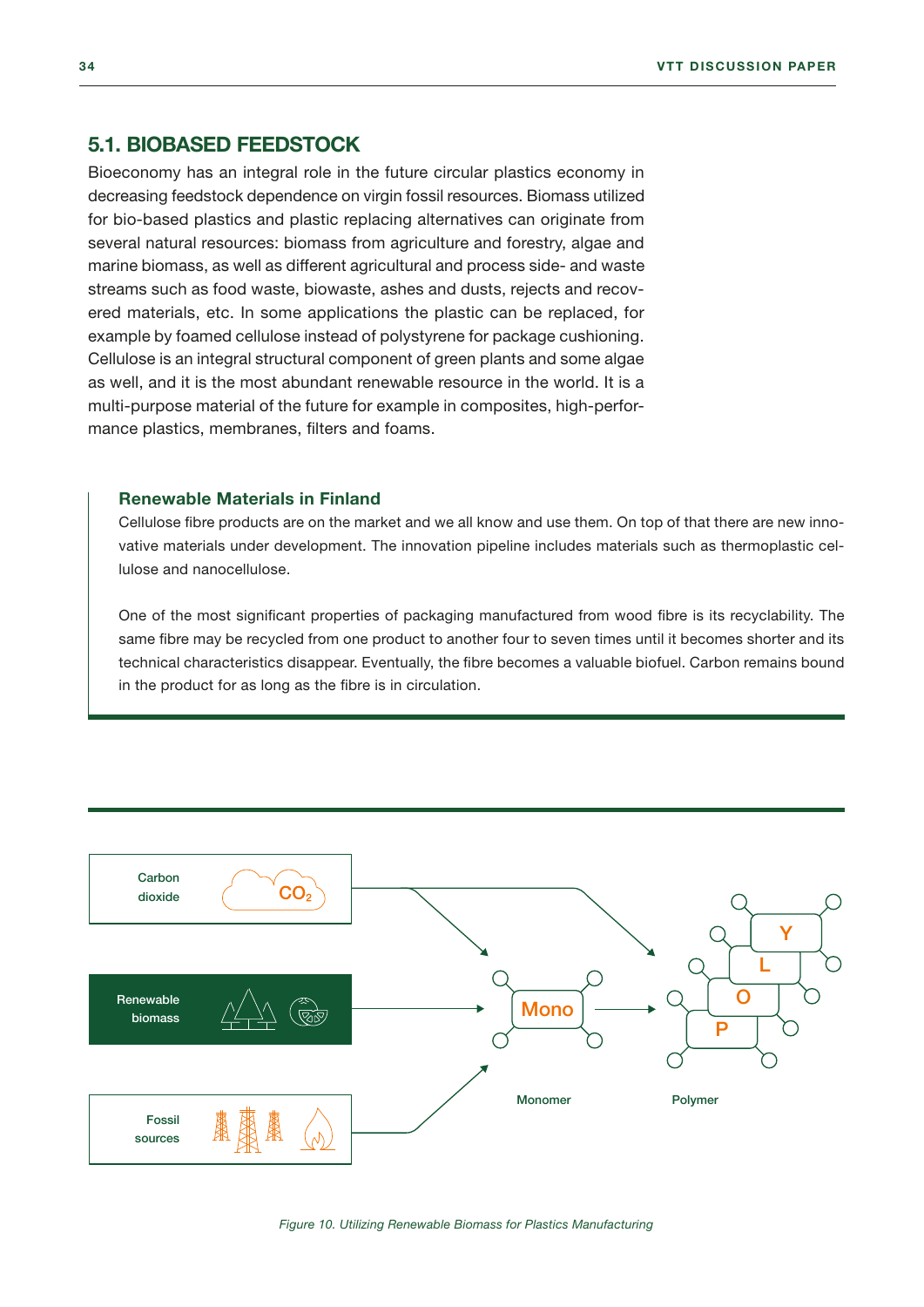#### <span id="page-35-0"></span>5.2. CARBON DIOXIDE AS FEEDSTOCK

Turning CO<sub>2</sub> from the cause of climate change into a valuable raw material is an important part of the future circular plastics economy.  $\mathsf{CO}_2^{}$  can also be a valuable intermediate for monomer manufacturing. The challenge is to capture CO $_{\tiny 2}$  from the atmosphere, industrial processes and degradation processes. Technologies for this do exist, but need further development to be economically feasible $^{22}$ . We envision CO $_{\rm 2}$  to be an essential building block of the carbon reuse economy. Some polymers can be directly synthesized from CO<sub>2</sub>, e.g. polyurethanes and polycarbonates. Carbon Capture and Utilization (CCU) also has many other applications. In the context of plastics, CCU in combination with Fischer-Tropsch synthesis yields synthetic naphtha. Synthetic naphtha can be further converted to polymers, as is already now done with fossil naphtha.

Turning  $CO<sub>2</sub>$  from the cause of climate change into a valuable raw material is an important part of the future circular plastics economy



*Figure 11. Utilizing Carbon Dioxide for Plastics Manufacturing*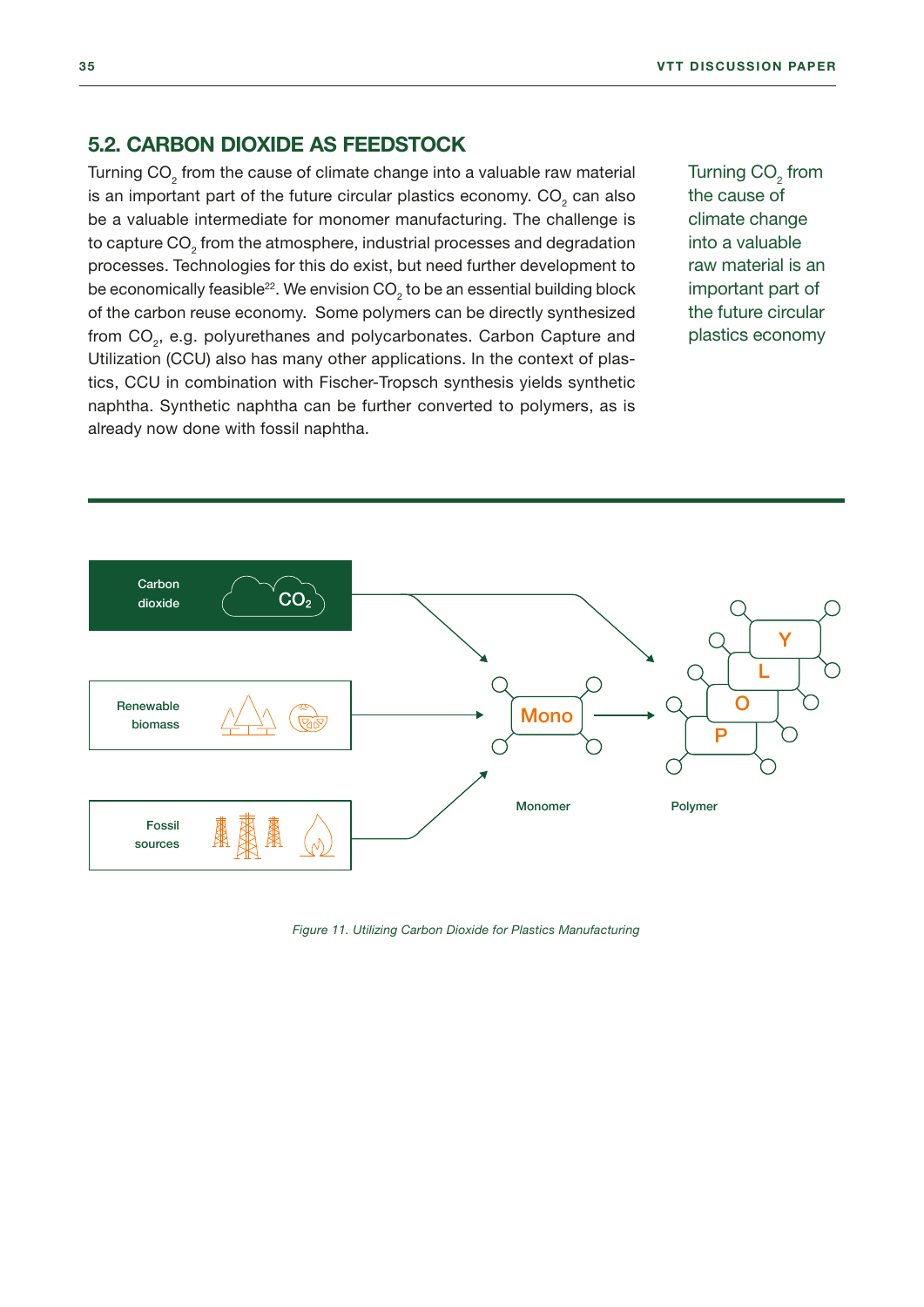<span id="page-36-0"></span>

### CONCLUSION AND OUTLOOK FOR A CIRCULAR PLASTICS ECONOMY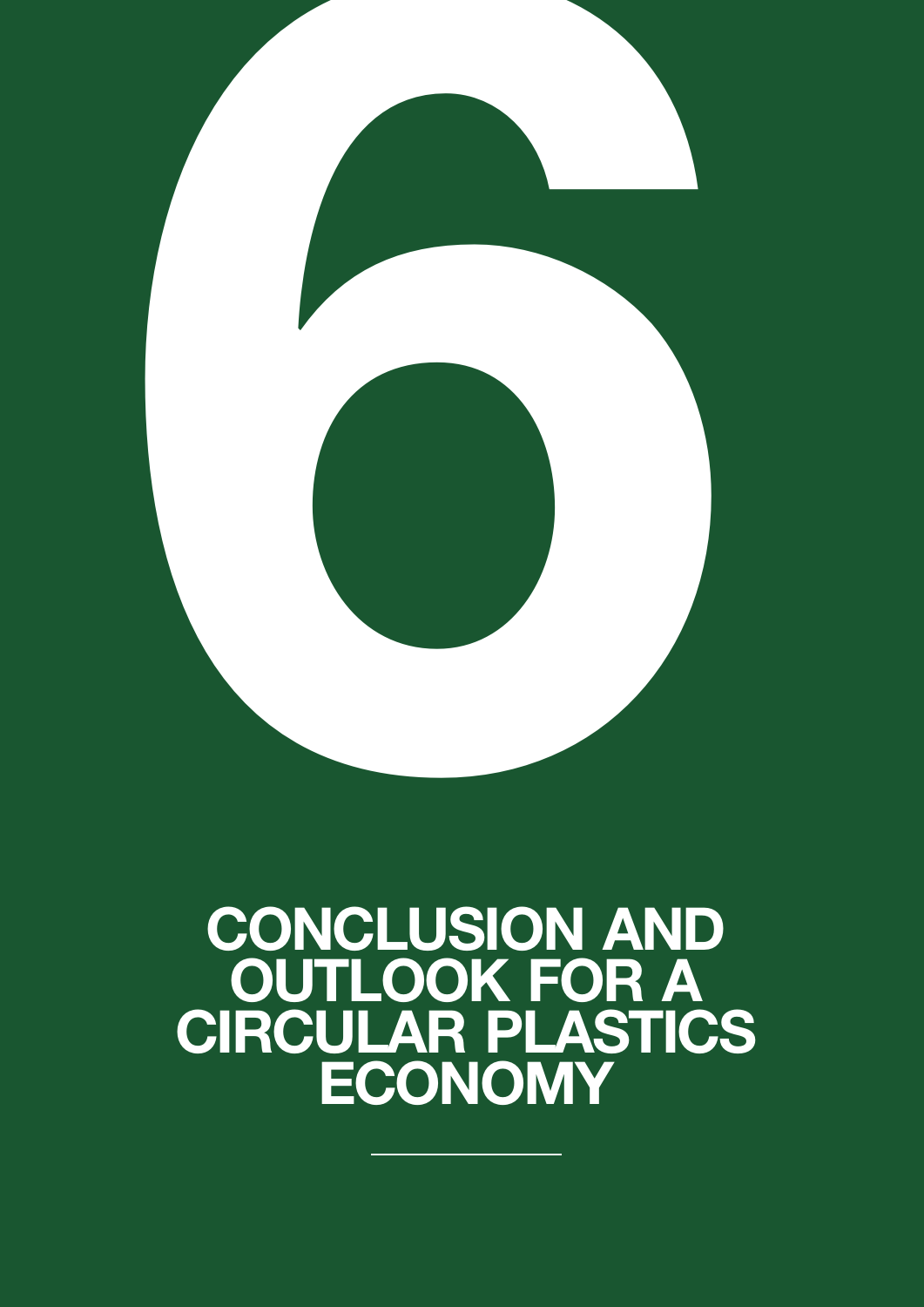WE HAVE DEMONSTRATED that there is no alternative to a circular plastics economy if we want to combine a healthy and safe lifestyle with a sustainable way of living. But it is also very clear that there is no silver bullet for the very complex transition to a circular economy of plastics. The best solution (technical, ecological and economical) must often be evaluated in a case-bycase scenario. There is a variety of technologically feasible solutions across the value chain; sometimes a reuse model is preferred, sometimes mechanical recycling offers the best option, and in other cases thermochemical recycling is the way to go. Technologies are complementing each other and lifecycle analyses must be used to assess the best feasibility.

A key element to stop plastics pollution is to establish globally functioning plastic waste management systems and expand the market demand for recycled plastics. Therefore, we need to further increase the efficiency of plastics recycling and improve the recyclate quality. We highlighted the paramount importance of efficient sorting and separation in mechanical recycling, as mixed waste and polymer degradation are responsible for value loss. We foresee that smart dosing of additives in the mechanical recycling will counteract this loss and thereby increase the profitability of recyclates. The same repair technologies will be applied for improving material lifetime in reuse business models, thereby decreasing the lifecycle greenhouse gas emissions of plastics.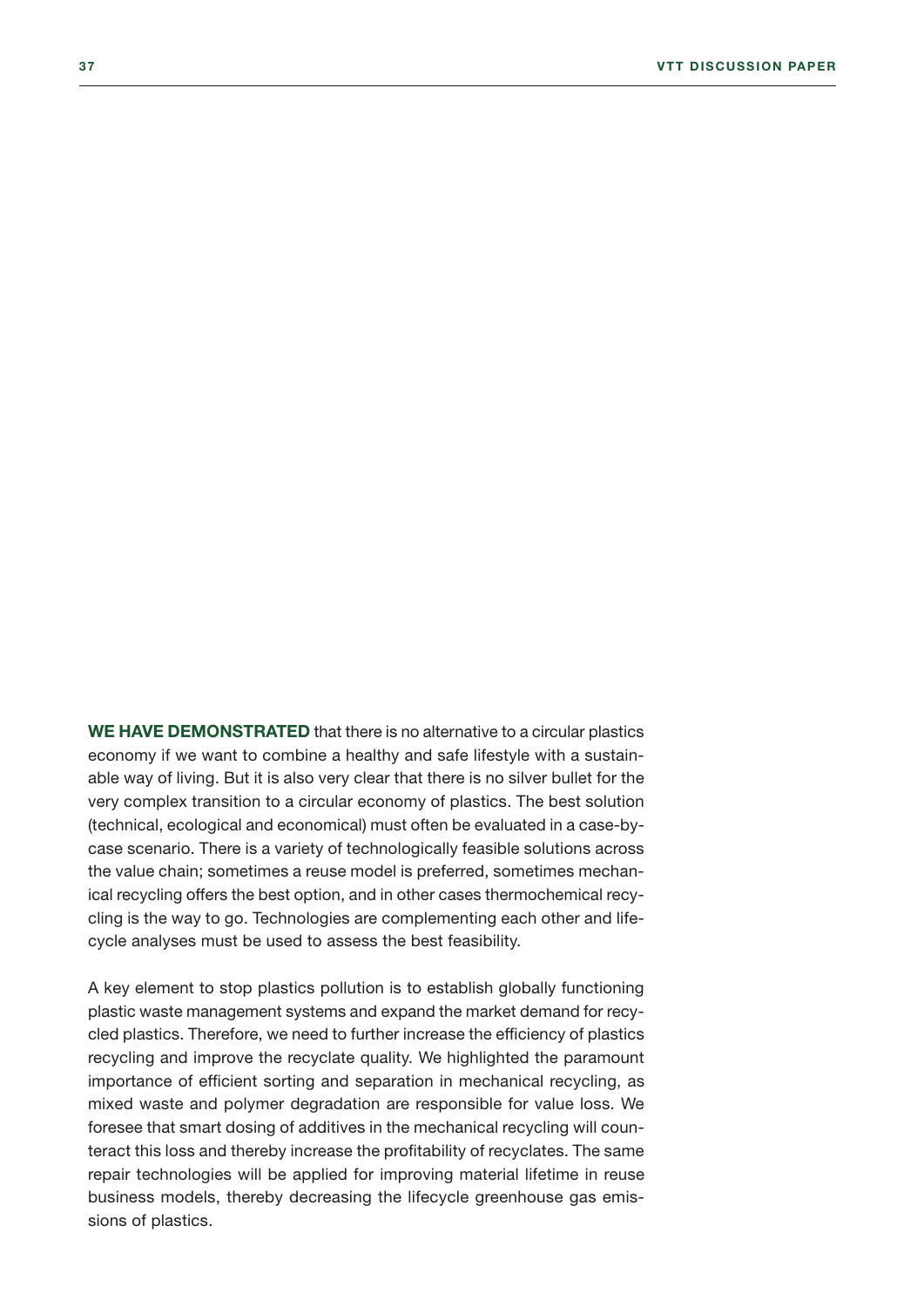Waste streams that cannot be mechanically recycled will be handled in chemical recycling. The products will be further tuned towards monomers and refinery feedstock and thereby increase recycling rates significantly and contribute to overall carbon neutrality.

Furthermore, it is obvious that renewable carbon is the feedstock for a sustainable plastics economy. Renewable carbon covers recycled plastics feedstock, bio-based materials and carbon dioxide. However, it must be very clear that the recycling industry's high energy requirements should also be fully covered by renewable energies in order to prevent the release of additional fossil CO $_{\textrm{\tiny{2}}}$ . Carbon Capture und Utilization (CCU) processes are in development and will provide renewable feedstock-based products and thereby mitigate climate change.

Ecodesign will support the transition to a circular economy and is a key factor in decreasing future plastic waste. The redesigned materials and products are optimized for use, reuse and recycling. We foresee significant time and cost savings in this transition through material design by modeling platforms. Redesigning future plastics is one of the key elements in stopping plastics pollution and mitigating climate change.

Novel circular business models and changes in regulations are needed in order to support a sustainable transition towards circularity. To accelerate the transformation of the industry, and of both developed and developing societies, we need new approaches with technologies and innovative business models across the plastics value chain. Our vision is to stop plastic pollution and make the plastics value chain climate neutral by establishing material circularity, while maintaining material performance and economic feasibility of plastics. Our ambition is to see innovation and cutting-edge technologies as key elements in establishing this. We wish to highlight that even though the challenges faced are immense, they can be overcome. We at VTT will continue our work in research, development and innovation in the circular plastics field and call for collaboration to start creating the much-needed sustainable circular economy together today.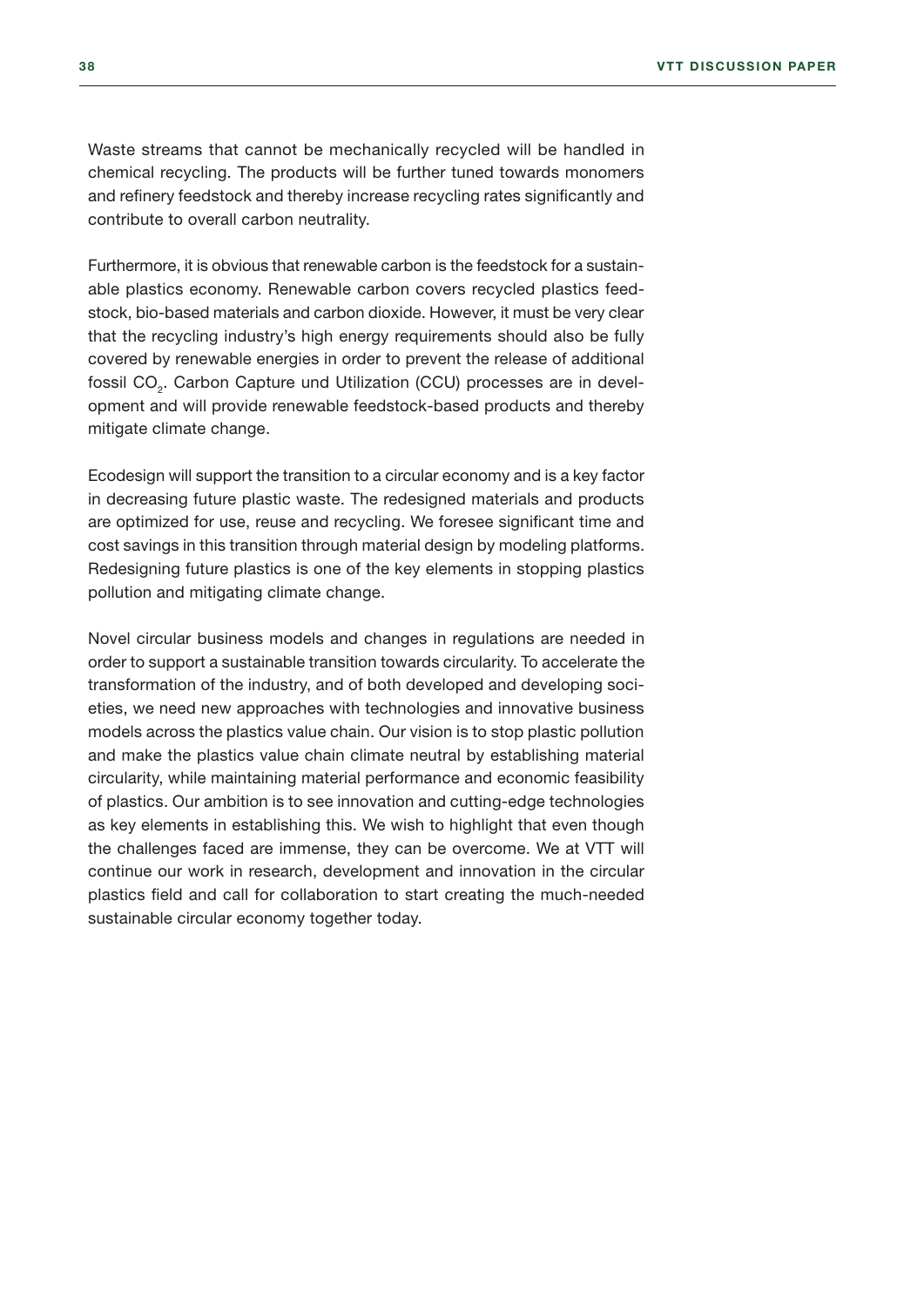#### <span id="page-39-0"></span>**REFERENCES**

- 1 [Appunn, Kerstine and Wettengel, Julian. Clean](https://www.cleanenergywire.org/factsheets/germanys-greenhouse-gas-emissions-and-climate-targets)  [Energy Wire. \[Online\] January 20, 2020. https://www.](https://www.cleanenergywire.org/factsheets/germanys-greenhouse-gas-emissions-and-climate-targets) [cleanenergywire.org/factsheets/germanys-greenhouse](https://www.cleanenergywire.org/factsheets/germanys-greenhouse-gas-emissions-and-climate-targets)[gas-emissions-and-climate-targets.](https://www.cleanenergywire.org/factsheets/germanys-greenhouse-gas-emissions-and-climate-targets)
- 2 Hamilton, L. A., et al. Plastics & Climate: The Hidden Costs of a Plastic Planet. s.l. : CIEL Centre for International Environmental Law, 2019.
- 3 Ellen MacArthur Foundation. 2017.
- 4 Forum, World Economic. The New Plastics Economy. s.l. : World Economic Forum, 2015.
- [5 Plastics Europe. Plastics the Facts 2019. \[Online\]](https://www.plasticseurope.org/application/files/9715/7129/9584/FINAL_web_version_Plastics_the_facts2019_14102019.pdf)  [2019. https://www.plasticseurope.org/application/](https://www.plasticseurope.org/application/files/9715/7129/9584/FINAL_web_version_Plastics_the_facts2019_14102019.pdf) [files/9715/7129/9584/FINAL\\_web\\_version\\_Plastics\\_the\\_](https://www.plasticseurope.org/application/files/9715/7129/9584/FINAL_web_version_Plastics_the_facts2019_14102019.pdf) [facts2019\\_14102019.pdf.](https://www.plasticseurope.org/application/files/9715/7129/9584/FINAL_web_version_Plastics_the_facts2019_14102019.pdf)
- [6 Zero Waste Scotland. \[Online\] https://www.](https://www.zerowastescotland.org.uk/sites/default/files/2016%20Carbon%20Metric%20Technical%20Report.pdf) [zerowastescotland.org.uk/sites/default/files/2016%20](https://www.zerowastescotland.org.uk/sites/default/files/2016%20Carbon%20Metric%20Technical%20Report.pdf) [Carbon%20Metric%20Technical%20Report.pdf.](https://www.zerowastescotland.org.uk/sites/default/files/2016%20Carbon%20Metric%20Technical%20Report.pdf)
- 7 Flexible Packaging Association. The Value of Flexible Packaging in Extending Shelf Life and Reduing Food Waste. 2014.
- 8 The New Plastics Economy Global Commitment 2019 Progress Report. 2019.
- 9 Towards a circular economy vol.3: accelerating the scale-up across global supply chains. Ellen MacArthur Foundation. 2014.
- 10 Nonclercq, Aurelie. Mapping flexible pakaging in a Circular Economy (FIACE). 2016
- 11 Commission, European. A European Strategy for Plastics in a Circular Economy. 2019
- 12 VTT, Internal Communications. 2019.
- 13 Baillie, Caroline. Green Composites: polymer composites and the environment. s.l. : Woodhead Publishing, 2004. p. 320.
- 14 Ray, Suprakas Sinha. Environmentally Friendly Polymer Nanocomposites – Types, Processing and Properties. s.l. : Woodhead Publishing, 2013. p. 512.
- 15 Poznyak, Tatyana, Oria, Isaac and Poznyak, Alexander. Ozonation and Biodegradation in Environmental Engineering. s.l. : Elsevier, 2001. p. 546. Vol. 2019.
- 16 Ellen MacArthur Foundation. A New Textiles Economy. 2017.
- 17 Microplastics as an emerging threat to terrestial ecosystems. Machado, A., et al. 4, s.l. : Global Change Biology, 2018, Vol. 24, pp. 1405–1416.
- 18 Microplastics can change soil properties and affect plant performance. Machado, A. and al., et. 10, s.l. : Environmental Science & Technology, 2019, Vol. 53, pp. 6044–6052.
- 19 Douglas, H. Performance and Adoptability Biodegradable Mulch. s.l. : United States Department of Agriculture, National Institute of Food and Agriculture, 2019. Report No. PA-2019-01.
- 20 Strategies to reduce the global carbon footprint of plastics. Zheng, J. and Suh, S. 9, s.l. : Nature Climate Change, 2019, pp. 374–378.
- 21 Carus, Michael and Raschka, Achim. Renewable Carbon is Key to a Sustainable and Future-Oriented Chemical Industry. s.l. : Nova Institute, 2018.
- 22 Advances in the use of  $CO<sub>2</sub>$  as a renewable feedstock for the synthesis of polymers. Grignard et al. s.l. : Chem. Soc. Rev., 2019, 48, 4466, 2019, Chem. Soc. Rev., 2019, 48, 4466.